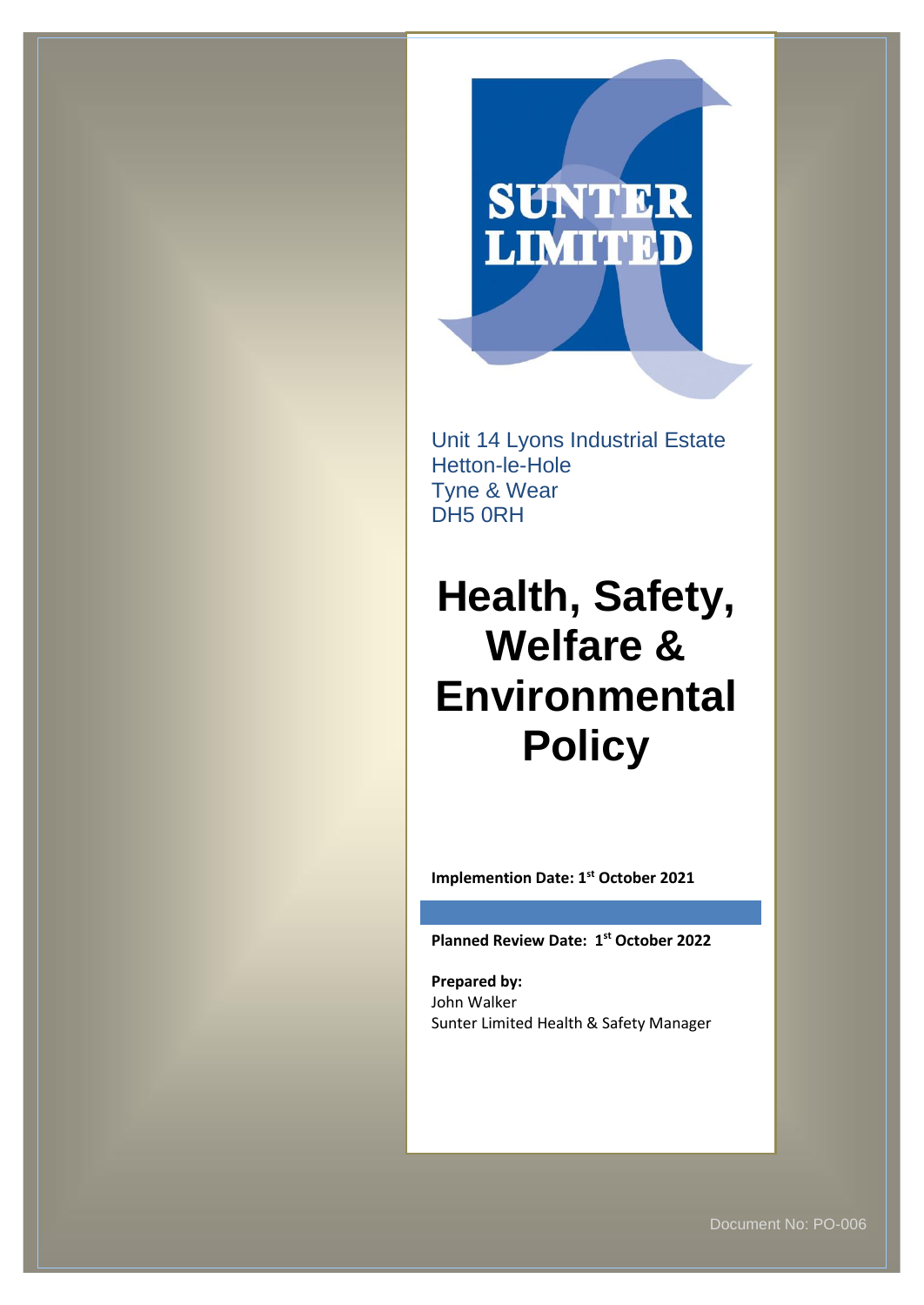



# **INTRODUCTION**

This policy shall be reviewed, annually, as new requirement indicated fundamental changes, to ensure it complies with all relevant Regulations, Codes of Practices, etc.

The Company considers it of paramount importance for all employees to appreciate their responsibilities under current legislation in order that it can promote a safe and healthy working environment throughout its operations. It is essential we do all that is reasonable and practicable to protect ourselves, our colleagues and all others who may be affected by our operations against the risks of personal injury or hazard to health.

It may be necessary from time to time to amend the contents in line with future legislation or as a result of agreed changes to our systems and procedures.

With this aim, therefore the Company ask for everyone's full support and co-operation.

This policy document comprises the "Statement of Intent" "Safety Organisation" and "Individual Responsibilities". The majority of the "Arrangements" for carrying out the policy are contained in the third section of this document. They are to be used in conjunction with any other guidance or information sheets that may be issued by the Company's appointed competent health and safety personnel in support of this policy document.

The Company recognises that time and resources will need to be allocated in order to ensure the contents of this policy document, particularly the procedures in place to control health and safety, are adequately made known to all employees.

Employees should not undertake any operation unless they are sure of the Company procedure for dealing with that particular operation, the hazards associated with the task and the safety precautions necessary to safeguard the health and safety of the employee or others working in the vicinity. Where the employee has doubt on the correct procedure he/she must contact the supervisor immediately.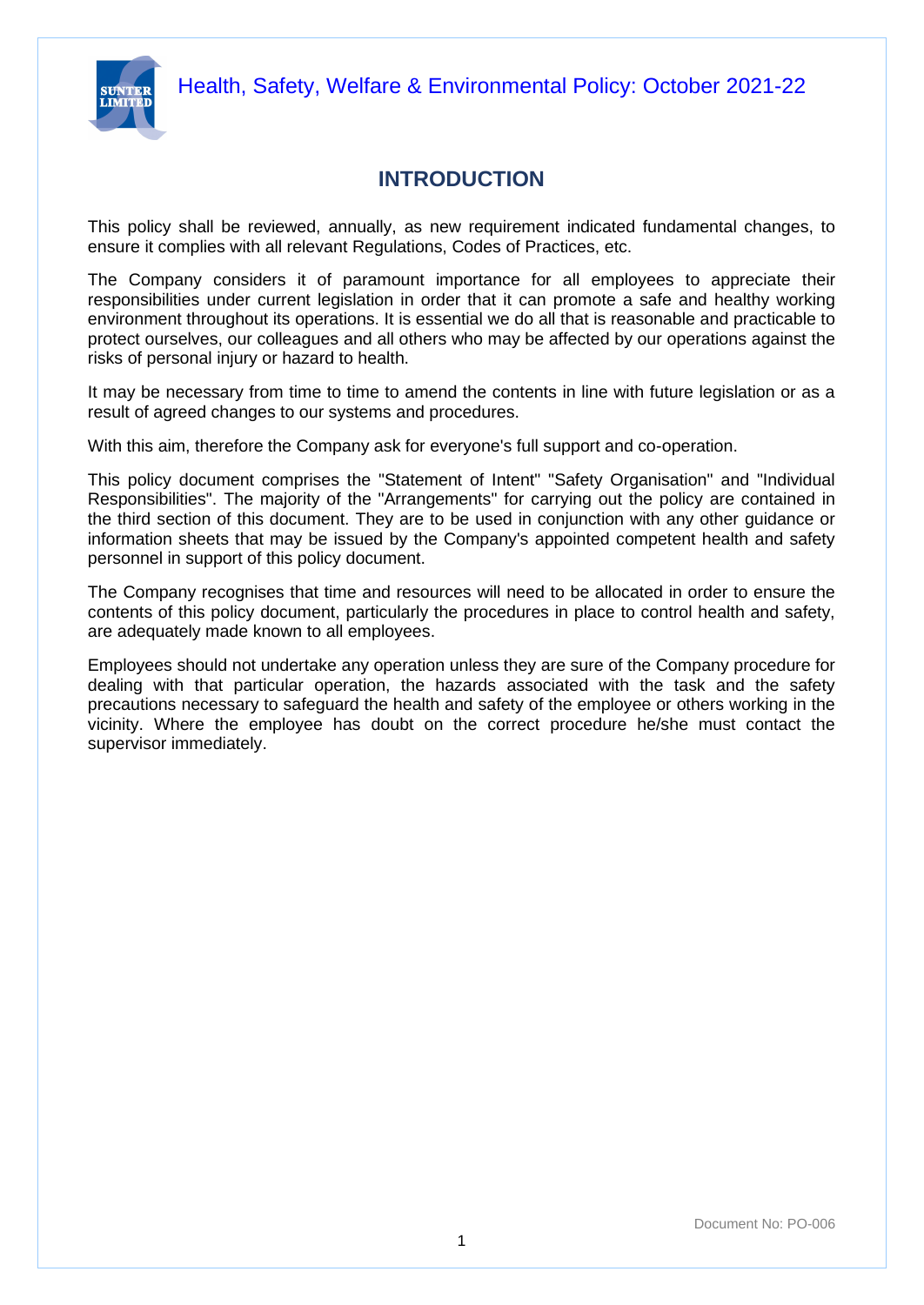

| <b>GENERAL SAFETY ORGANISATION</b><br>Page<br>3<br><b>General Policy Statement</b><br><b>Environmental Policy Statement</b><br>$\overline{4}$<br>Chain of Responsibility<br>5<br>Safety Organisation - Flow Chart<br>6<br><b>SECTION B</b><br>Page<br><b>INDIVIDUAL RESPONSIBILITIES</b><br>Health, Safety, Quality & Environmental Management Responsibilities Flow Chart<br>7<br>$\overline{7}$<br><b>Managing Director</b><br><b>Directors</b><br>8<br>8<br>Health & Safety Manager<br>$\mathsf g$<br>Managers<br>Site Manager<br>10<br>12<br>Operatives/Employees<br><b>Office Based Employees</b><br>13<br>$\overline{13}$<br><b>Appointed Safety Advisor</b><br><b>SECTION C</b><br><b>ARRANGEMENTS</b><br>Page<br><b>General Safety Arrangements</b><br>15<br><b>Abrasive Wheels</b><br>15<br><b>Accident Reporting</b><br>15<br>Asbestos<br>16<br><b>Confined Spaces</b><br>17<br>Control of Substances Hazardous to Health (COSHH) Regulations<br>17<br>Construction (Design and Management) Regulations<br>17<br><b>CDM Compliance</b><br>18<br>COVID19 (Coronavirus)<br>18<br><b>Cartridge Tools</b><br>18<br><b>Display Screen Equipment</b><br>18<br>Electricity - Site Installation<br>18<br><b>First Aid</b><br>19<br><b>Fire Precautions</b><br>19<br><b>Forklift Truck</b><br>19<br>Hand Arm Vibration<br>19<br><b>Health and Welfare</b><br>20<br><b>Health Surveillance</b><br>20<br>Lone Workers<br>20<br><b>Manual Handling</b><br>20<br>Management of Health and Safety<br>21<br>Noise<br>21<br><b>Plant and Machinery</b><br>22<br>Personal Protective Equipment and Clothing<br>22<br>Scaffolding<br>22<br>Safe Use of Ladders<br>23<br>Safe Use of LPG<br>23<br>Site Transport<br>23<br>Sub - Contractors<br>24<br><b>Smoking Policy</b><br>24<br><b>Stress at Work</b><br>25<br><b>Visitors and Third Parties</b><br>26<br>Working at Heights<br>26<br>Young Persons at Work<br>27<br><b>Environmental Issues</b><br>27<br>Waste Management<br>27<br><b>Environmental Damage</b><br>27 | <b>SECTION A</b>  |    |
|------------------------------------------------------------------------------------------------------------------------------------------------------------------------------------------------------------------------------------------------------------------------------------------------------------------------------------------------------------------------------------------------------------------------------------------------------------------------------------------------------------------------------------------------------------------------------------------------------------------------------------------------------------------------------------------------------------------------------------------------------------------------------------------------------------------------------------------------------------------------------------------------------------------------------------------------------------------------------------------------------------------------------------------------------------------------------------------------------------------------------------------------------------------------------------------------------------------------------------------------------------------------------------------------------------------------------------------------------------------------------------------------------------------------------------------------------------------------------------------------------------------------------------------------------------------------------------------------------------------------------------------------------------------------------------------------------------------------------------------------------------------------------------------------------------------------------------------------------------------------------------------------------------------------------------------------------------------------------------------------------------------|-------------------|----|
|                                                                                                                                                                                                                                                                                                                                                                                                                                                                                                                                                                                                                                                                                                                                                                                                                                                                                                                                                                                                                                                                                                                                                                                                                                                                                                                                                                                                                                                                                                                                                                                                                                                                                                                                                                                                                                                                                                                                                                                                                  |                   |    |
|                                                                                                                                                                                                                                                                                                                                                                                                                                                                                                                                                                                                                                                                                                                                                                                                                                                                                                                                                                                                                                                                                                                                                                                                                                                                                                                                                                                                                                                                                                                                                                                                                                                                                                                                                                                                                                                                                                                                                                                                                  |                   |    |
|                                                                                                                                                                                                                                                                                                                                                                                                                                                                                                                                                                                                                                                                                                                                                                                                                                                                                                                                                                                                                                                                                                                                                                                                                                                                                                                                                                                                                                                                                                                                                                                                                                                                                                                                                                                                                                                                                                                                                                                                                  |                   |    |
|                                                                                                                                                                                                                                                                                                                                                                                                                                                                                                                                                                                                                                                                                                                                                                                                                                                                                                                                                                                                                                                                                                                                                                                                                                                                                                                                                                                                                                                                                                                                                                                                                                                                                                                                                                                                                                                                                                                                                                                                                  |                   |    |
|                                                                                                                                                                                                                                                                                                                                                                                                                                                                                                                                                                                                                                                                                                                                                                                                                                                                                                                                                                                                                                                                                                                                                                                                                                                                                                                                                                                                                                                                                                                                                                                                                                                                                                                                                                                                                                                                                                                                                                                                                  |                   |    |
|                                                                                                                                                                                                                                                                                                                                                                                                                                                                                                                                                                                                                                                                                                                                                                                                                                                                                                                                                                                                                                                                                                                                                                                                                                                                                                                                                                                                                                                                                                                                                                                                                                                                                                                                                                                                                                                                                                                                                                                                                  |                   |    |
|                                                                                                                                                                                                                                                                                                                                                                                                                                                                                                                                                                                                                                                                                                                                                                                                                                                                                                                                                                                                                                                                                                                                                                                                                                                                                                                                                                                                                                                                                                                                                                                                                                                                                                                                                                                                                                                                                                                                                                                                                  |                   |    |
|                                                                                                                                                                                                                                                                                                                                                                                                                                                                                                                                                                                                                                                                                                                                                                                                                                                                                                                                                                                                                                                                                                                                                                                                                                                                                                                                                                                                                                                                                                                                                                                                                                                                                                                                                                                                                                                                                                                                                                                                                  |                   |    |
|                                                                                                                                                                                                                                                                                                                                                                                                                                                                                                                                                                                                                                                                                                                                                                                                                                                                                                                                                                                                                                                                                                                                                                                                                                                                                                                                                                                                                                                                                                                                                                                                                                                                                                                                                                                                                                                                                                                                                                                                                  |                   |    |
|                                                                                                                                                                                                                                                                                                                                                                                                                                                                                                                                                                                                                                                                                                                                                                                                                                                                                                                                                                                                                                                                                                                                                                                                                                                                                                                                                                                                                                                                                                                                                                                                                                                                                                                                                                                                                                                                                                                                                                                                                  |                   |    |
|                                                                                                                                                                                                                                                                                                                                                                                                                                                                                                                                                                                                                                                                                                                                                                                                                                                                                                                                                                                                                                                                                                                                                                                                                                                                                                                                                                                                                                                                                                                                                                                                                                                                                                                                                                                                                                                                                                                                                                                                                  |                   |    |
|                                                                                                                                                                                                                                                                                                                                                                                                                                                                                                                                                                                                                                                                                                                                                                                                                                                                                                                                                                                                                                                                                                                                                                                                                                                                                                                                                                                                                                                                                                                                                                                                                                                                                                                                                                                                                                                                                                                                                                                                                  |                   |    |
|                                                                                                                                                                                                                                                                                                                                                                                                                                                                                                                                                                                                                                                                                                                                                                                                                                                                                                                                                                                                                                                                                                                                                                                                                                                                                                                                                                                                                                                                                                                                                                                                                                                                                                                                                                                                                                                                                                                                                                                                                  |                   |    |
|                                                                                                                                                                                                                                                                                                                                                                                                                                                                                                                                                                                                                                                                                                                                                                                                                                                                                                                                                                                                                                                                                                                                                                                                                                                                                                                                                                                                                                                                                                                                                                                                                                                                                                                                                                                                                                                                                                                                                                                                                  |                   |    |
|                                                                                                                                                                                                                                                                                                                                                                                                                                                                                                                                                                                                                                                                                                                                                                                                                                                                                                                                                                                                                                                                                                                                                                                                                                                                                                                                                                                                                                                                                                                                                                                                                                                                                                                                                                                                                                                                                                                                                                                                                  |                   |    |
|                                                                                                                                                                                                                                                                                                                                                                                                                                                                                                                                                                                                                                                                                                                                                                                                                                                                                                                                                                                                                                                                                                                                                                                                                                                                                                                                                                                                                                                                                                                                                                                                                                                                                                                                                                                                                                                                                                                                                                                                                  |                   |    |
|                                                                                                                                                                                                                                                                                                                                                                                                                                                                                                                                                                                                                                                                                                                                                                                                                                                                                                                                                                                                                                                                                                                                                                                                                                                                                                                                                                                                                                                                                                                                                                                                                                                                                                                                                                                                                                                                                                                                                                                                                  |                   |    |
|                                                                                                                                                                                                                                                                                                                                                                                                                                                                                                                                                                                                                                                                                                                                                                                                                                                                                                                                                                                                                                                                                                                                                                                                                                                                                                                                                                                                                                                                                                                                                                                                                                                                                                                                                                                                                                                                                                                                                                                                                  |                   |    |
|                                                                                                                                                                                                                                                                                                                                                                                                                                                                                                                                                                                                                                                                                                                                                                                                                                                                                                                                                                                                                                                                                                                                                                                                                                                                                                                                                                                                                                                                                                                                                                                                                                                                                                                                                                                                                                                                                                                                                                                                                  |                   |    |
|                                                                                                                                                                                                                                                                                                                                                                                                                                                                                                                                                                                                                                                                                                                                                                                                                                                                                                                                                                                                                                                                                                                                                                                                                                                                                                                                                                                                                                                                                                                                                                                                                                                                                                                                                                                                                                                                                                                                                                                                                  |                   |    |
|                                                                                                                                                                                                                                                                                                                                                                                                                                                                                                                                                                                                                                                                                                                                                                                                                                                                                                                                                                                                                                                                                                                                                                                                                                                                                                                                                                                                                                                                                                                                                                                                                                                                                                                                                                                                                                                                                                                                                                                                                  |                   |    |
|                                                                                                                                                                                                                                                                                                                                                                                                                                                                                                                                                                                                                                                                                                                                                                                                                                                                                                                                                                                                                                                                                                                                                                                                                                                                                                                                                                                                                                                                                                                                                                                                                                                                                                                                                                                                                                                                                                                                                                                                                  |                   |    |
|                                                                                                                                                                                                                                                                                                                                                                                                                                                                                                                                                                                                                                                                                                                                                                                                                                                                                                                                                                                                                                                                                                                                                                                                                                                                                                                                                                                                                                                                                                                                                                                                                                                                                                                                                                                                                                                                                                                                                                                                                  |                   |    |
|                                                                                                                                                                                                                                                                                                                                                                                                                                                                                                                                                                                                                                                                                                                                                                                                                                                                                                                                                                                                                                                                                                                                                                                                                                                                                                                                                                                                                                                                                                                                                                                                                                                                                                                                                                                                                                                                                                                                                                                                                  |                   |    |
|                                                                                                                                                                                                                                                                                                                                                                                                                                                                                                                                                                                                                                                                                                                                                                                                                                                                                                                                                                                                                                                                                                                                                                                                                                                                                                                                                                                                                                                                                                                                                                                                                                                                                                                                                                                                                                                                                                                                                                                                                  |                   |    |
|                                                                                                                                                                                                                                                                                                                                                                                                                                                                                                                                                                                                                                                                                                                                                                                                                                                                                                                                                                                                                                                                                                                                                                                                                                                                                                                                                                                                                                                                                                                                                                                                                                                                                                                                                                                                                                                                                                                                                                                                                  |                   |    |
|                                                                                                                                                                                                                                                                                                                                                                                                                                                                                                                                                                                                                                                                                                                                                                                                                                                                                                                                                                                                                                                                                                                                                                                                                                                                                                                                                                                                                                                                                                                                                                                                                                                                                                                                                                                                                                                                                                                                                                                                                  |                   |    |
|                                                                                                                                                                                                                                                                                                                                                                                                                                                                                                                                                                                                                                                                                                                                                                                                                                                                                                                                                                                                                                                                                                                                                                                                                                                                                                                                                                                                                                                                                                                                                                                                                                                                                                                                                                                                                                                                                                                                                                                                                  |                   |    |
|                                                                                                                                                                                                                                                                                                                                                                                                                                                                                                                                                                                                                                                                                                                                                                                                                                                                                                                                                                                                                                                                                                                                                                                                                                                                                                                                                                                                                                                                                                                                                                                                                                                                                                                                                                                                                                                                                                                                                                                                                  |                   |    |
|                                                                                                                                                                                                                                                                                                                                                                                                                                                                                                                                                                                                                                                                                                                                                                                                                                                                                                                                                                                                                                                                                                                                                                                                                                                                                                                                                                                                                                                                                                                                                                                                                                                                                                                                                                                                                                                                                                                                                                                                                  |                   |    |
|                                                                                                                                                                                                                                                                                                                                                                                                                                                                                                                                                                                                                                                                                                                                                                                                                                                                                                                                                                                                                                                                                                                                                                                                                                                                                                                                                                                                                                                                                                                                                                                                                                                                                                                                                                                                                                                                                                                                                                                                                  |                   |    |
|                                                                                                                                                                                                                                                                                                                                                                                                                                                                                                                                                                                                                                                                                                                                                                                                                                                                                                                                                                                                                                                                                                                                                                                                                                                                                                                                                                                                                                                                                                                                                                                                                                                                                                                                                                                                                                                                                                                                                                                                                  |                   |    |
|                                                                                                                                                                                                                                                                                                                                                                                                                                                                                                                                                                                                                                                                                                                                                                                                                                                                                                                                                                                                                                                                                                                                                                                                                                                                                                                                                                                                                                                                                                                                                                                                                                                                                                                                                                                                                                                                                                                                                                                                                  |                   |    |
|                                                                                                                                                                                                                                                                                                                                                                                                                                                                                                                                                                                                                                                                                                                                                                                                                                                                                                                                                                                                                                                                                                                                                                                                                                                                                                                                                                                                                                                                                                                                                                                                                                                                                                                                                                                                                                                                                                                                                                                                                  |                   |    |
|                                                                                                                                                                                                                                                                                                                                                                                                                                                                                                                                                                                                                                                                                                                                                                                                                                                                                                                                                                                                                                                                                                                                                                                                                                                                                                                                                                                                                                                                                                                                                                                                                                                                                                                                                                                                                                                                                                                                                                                                                  |                   |    |
|                                                                                                                                                                                                                                                                                                                                                                                                                                                                                                                                                                                                                                                                                                                                                                                                                                                                                                                                                                                                                                                                                                                                                                                                                                                                                                                                                                                                                                                                                                                                                                                                                                                                                                                                                                                                                                                                                                                                                                                                                  |                   |    |
|                                                                                                                                                                                                                                                                                                                                                                                                                                                                                                                                                                                                                                                                                                                                                                                                                                                                                                                                                                                                                                                                                                                                                                                                                                                                                                                                                                                                                                                                                                                                                                                                                                                                                                                                                                                                                                                                                                                                                                                                                  |                   |    |
|                                                                                                                                                                                                                                                                                                                                                                                                                                                                                                                                                                                                                                                                                                                                                                                                                                                                                                                                                                                                                                                                                                                                                                                                                                                                                                                                                                                                                                                                                                                                                                                                                                                                                                                                                                                                                                                                                                                                                                                                                  |                   |    |
|                                                                                                                                                                                                                                                                                                                                                                                                                                                                                                                                                                                                                                                                                                                                                                                                                                                                                                                                                                                                                                                                                                                                                                                                                                                                                                                                                                                                                                                                                                                                                                                                                                                                                                                                                                                                                                                                                                                                                                                                                  |                   |    |
|                                                                                                                                                                                                                                                                                                                                                                                                                                                                                                                                                                                                                                                                                                                                                                                                                                                                                                                                                                                                                                                                                                                                                                                                                                                                                                                                                                                                                                                                                                                                                                                                                                                                                                                                                                                                                                                                                                                                                                                                                  |                   |    |
|                                                                                                                                                                                                                                                                                                                                                                                                                                                                                                                                                                                                                                                                                                                                                                                                                                                                                                                                                                                                                                                                                                                                                                                                                                                                                                                                                                                                                                                                                                                                                                                                                                                                                                                                                                                                                                                                                                                                                                                                                  |                   |    |
|                                                                                                                                                                                                                                                                                                                                                                                                                                                                                                                                                                                                                                                                                                                                                                                                                                                                                                                                                                                                                                                                                                                                                                                                                                                                                                                                                                                                                                                                                                                                                                                                                                                                                                                                                                                                                                                                                                                                                                                                                  |                   |    |
|                                                                                                                                                                                                                                                                                                                                                                                                                                                                                                                                                                                                                                                                                                                                                                                                                                                                                                                                                                                                                                                                                                                                                                                                                                                                                                                                                                                                                                                                                                                                                                                                                                                                                                                                                                                                                                                                                                                                                                                                                  |                   |    |
|                                                                                                                                                                                                                                                                                                                                                                                                                                                                                                                                                                                                                                                                                                                                                                                                                                                                                                                                                                                                                                                                                                                                                                                                                                                                                                                                                                                                                                                                                                                                                                                                                                                                                                                                                                                                                                                                                                                                                                                                                  |                   |    |
|                                                                                                                                                                                                                                                                                                                                                                                                                                                                                                                                                                                                                                                                                                                                                                                                                                                                                                                                                                                                                                                                                                                                                                                                                                                                                                                                                                                                                                                                                                                                                                                                                                                                                                                                                                                                                                                                                                                                                                                                                  |                   |    |
|                                                                                                                                                                                                                                                                                                                                                                                                                                                                                                                                                                                                                                                                                                                                                                                                                                                                                                                                                                                                                                                                                                                                                                                                                                                                                                                                                                                                                                                                                                                                                                                                                                                                                                                                                                                                                                                                                                                                                                                                                  |                   |    |
|                                                                                                                                                                                                                                                                                                                                                                                                                                                                                                                                                                                                                                                                                                                                                                                                                                                                                                                                                                                                                                                                                                                                                                                                                                                                                                                                                                                                                                                                                                                                                                                                                                                                                                                                                                                                                                                                                                                                                                                                                  |                   |    |
|                                                                                                                                                                                                                                                                                                                                                                                                                                                                                                                                                                                                                                                                                                                                                                                                                                                                                                                                                                                                                                                                                                                                                                                                                                                                                                                                                                                                                                                                                                                                                                                                                                                                                                                                                                                                                                                                                                                                                                                                                  |                   |    |
|                                                                                                                                                                                                                                                                                                                                                                                                                                                                                                                                                                                                                                                                                                                                                                                                                                                                                                                                                                                                                                                                                                                                                                                                                                                                                                                                                                                                                                                                                                                                                                                                                                                                                                                                                                                                                                                                                                                                                                                                                  |                   |    |
|                                                                                                                                                                                                                                                                                                                                                                                                                                                                                                                                                                                                                                                                                                                                                                                                                                                                                                                                                                                                                                                                                                                                                                                                                                                                                                                                                                                                                                                                                                                                                                                                                                                                                                                                                                                                                                                                                                                                                                                                                  |                   |    |
|                                                                                                                                                                                                                                                                                                                                                                                                                                                                                                                                                                                                                                                                                                                                                                                                                                                                                                                                                                                                                                                                                                                                                                                                                                                                                                                                                                                                                                                                                                                                                                                                                                                                                                                                                                                                                                                                                                                                                                                                                  |                   |    |
|                                                                                                                                                                                                                                                                                                                                                                                                                                                                                                                                                                                                                                                                                                                                                                                                                                                                                                                                                                                                                                                                                                                                                                                                                                                                                                                                                                                                                                                                                                                                                                                                                                                                                                                                                                                                                                                                                                                                                                                                                  |                   |    |
|                                                                                                                                                                                                                                                                                                                                                                                                                                                                                                                                                                                                                                                                                                                                                                                                                                                                                                                                                                                                                                                                                                                                                                                                                                                                                                                                                                                                                                                                                                                                                                                                                                                                                                                                                                                                                                                                                                                                                                                                                  |                   |    |
|                                                                                                                                                                                                                                                                                                                                                                                                                                                                                                                                                                                                                                                                                                                                                                                                                                                                                                                                                                                                                                                                                                                                                                                                                                                                                                                                                                                                                                                                                                                                                                                                                                                                                                                                                                                                                                                                                                                                                                                                                  |                   |    |
|                                                                                                                                                                                                                                                                                                                                                                                                                                                                                                                                                                                                                                                                                                                                                                                                                                                                                                                                                                                                                                                                                                                                                                                                                                                                                                                                                                                                                                                                                                                                                                                                                                                                                                                                                                                                                                                                                                                                                                                                                  | Policy Conclusion | 29 |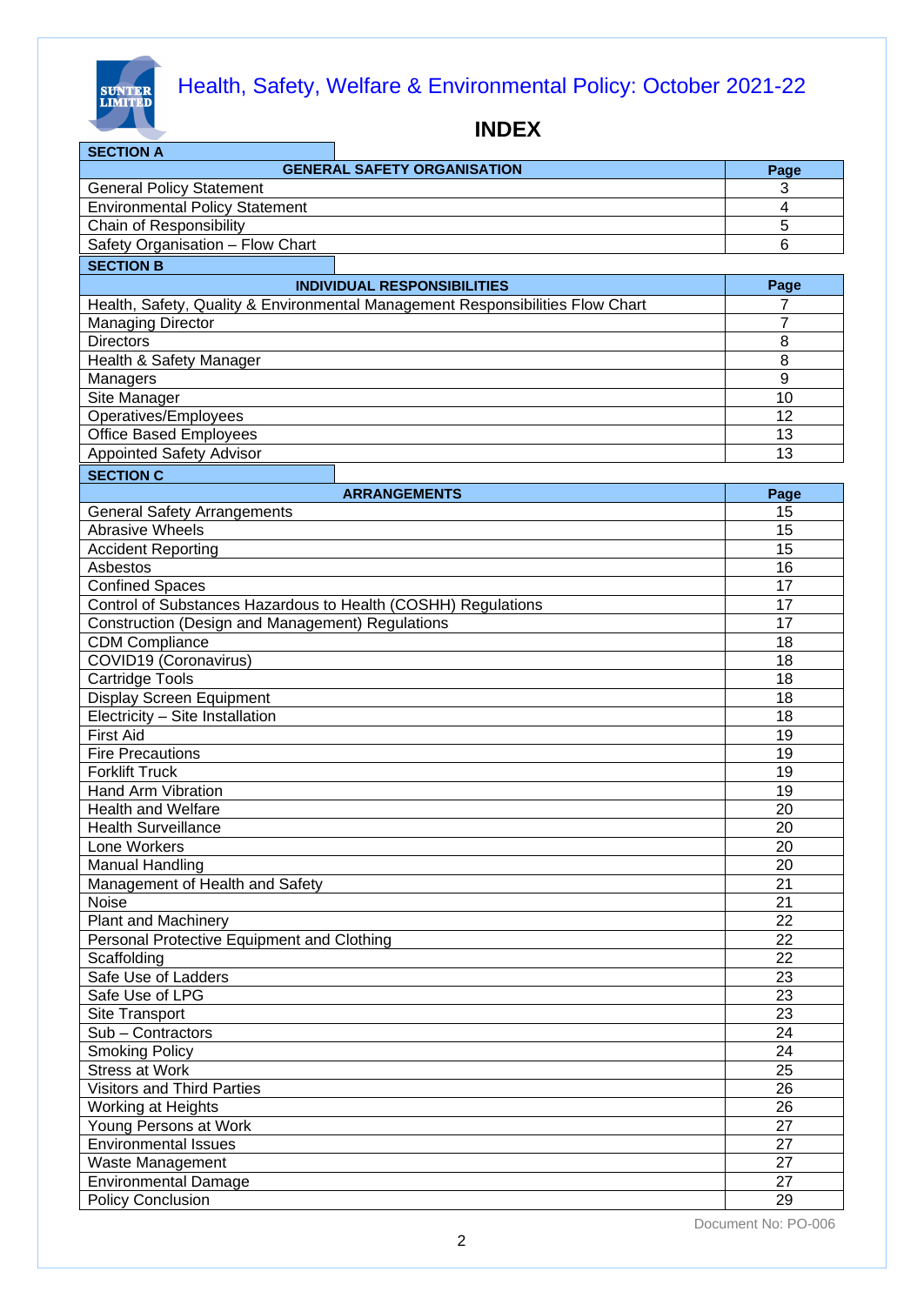

#### **SECTION A**

#### **GENERAL SAFETY ORGANISATION**

- **General Policy Statement**
- **Environmental Statement**
- **Chain of Responsibility**
- **Safety Organisation – Flow Chart**

#### **GENERAL POLICY STATEMENT**

Our policy is to provide and maintain safe and healthy working conditions, equipment and systems of work for all employees. We also accept our responsibility for the health and safety of other people who may be affected by our activities.

Therefore the company accepts the responsibility:-

- To provide and maintain safe and healthy working conditions on their premises and sites of clients, taking account of relevant statutory requirements.
- To provide such training and instruction as may be relevant to their particular operations to assist employees to perform their work safely and efficiently.
- To make available such safety devices and protective equipment as may be appropriate and to secure the supervision of there use.
- To maintain a continuing interest in health and safety matters applicable to the activities in which they are involved and for management to set an example in safe behaviour.
- The company will actively carry out risk assessments of all aspects of the business.
- To ensure that all employees are aware of their responsibilities with regards to environmental matters.

Employees of the company have a duty to co-operate in this objective:-

- By working safely and efficiently.
- By properly using safety devices and protective equipment provided and by meeting statutory obligations.
- By reporting incidents which have led or may lead to injury or damage.
- By adhering to company procedures and observing instructions designed to contribute to the protection of health and safety.
- By co-operating in the investigation of accidents with the object of introducing measures to minimise the possibility of recurrence.
- By ensuring that all environmental issues are addressed…i.e.…recycling etc

 $\int_{\mathbb{Z}}$ 

T. Sunter Managing Director **Contracts** Contracts and Communication of the Contracts October 2021

Document No: PO-006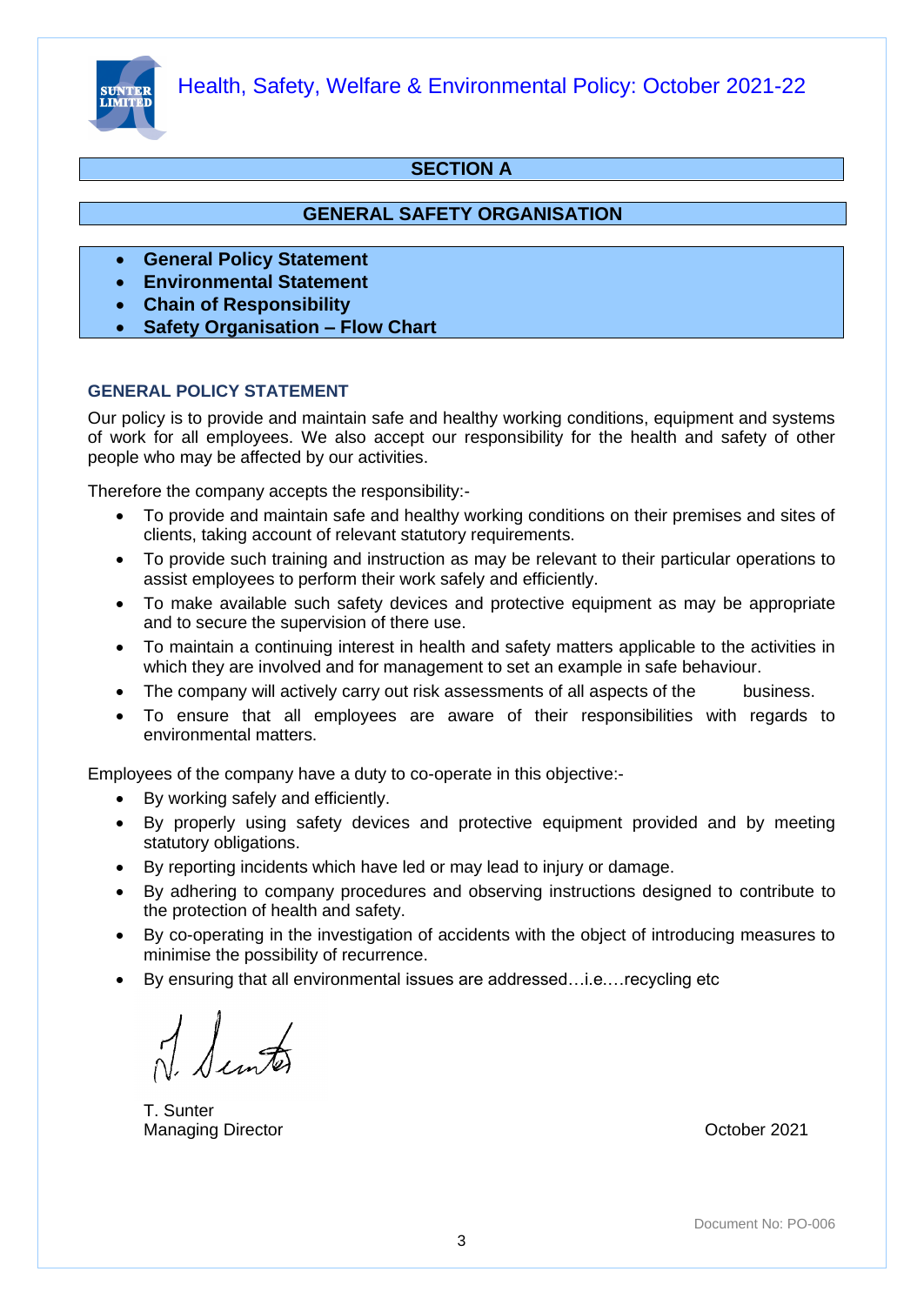

#### **ENVIRONMENTAL POLICY STATEMENT**

Sunter Ltd will in all of its activities and undertakings commit to uphold the standards required to comply with BS EN ISO 14001. This commitment will be cascaded from Top Management to all Staff, Supplier and Customers where required.

The Company will also uphold all statutory requirements including all relevant Environmental regulations and requirements, all approved codes of practices, and all corporate polices that are required by the company under its work activities and undertakings.

It is the Company's interest to have a planned approach towards prevention and reduction of waste and pollution leading to a long-term reduction of costs, as prevention and reduction are more desirable and economical than damage repair after the event.

The Company will control its activities to avoid causing unnecessary and unacceptable risks or adverse effects on the environment in line with the requirements of the Environment Protection Act 1996, as far as is reasonably practicable.

Responsibility for the environment is ranked equally other aspects of the company's undertakings including health & safety, and quality management, environmental issues will be run in conjunction with these and will be implemented to the same standards.

Environmental awareness and individual responsibility will be developed amongst employees at all levels with full and effective consultation being encouraged.

The Company will continue to develop and improve standards by making use of available technology and developments, together with a waste recovery and recycling approach.

Local community interests will be taken into account and positive communication with the community entered into where appropriate.

Clients, employees, the general public and all other persons who may be affected will be made aware of any company activity which may affect the local or global environment.

Natural habitats and wildlife will be respected and where appropriate within the control of the company, maintenance, restoration or creation of habitats will be encouraged.

Materials will be sourced from suppliers with a positive approach to sustainability and re-cycling of items and materials.

Vehicle and plant will be maintained in accordance with the manufacturer's guidelines to ensure optimal performance and minimise any pollutants released into the atmosphere. The minimisation of the amount of vehicles will be encourages where possible.

Where possible, when purchasing any new vehicles, apart from cost, other factors will be taken into consideration: i.e. Vehicle emissions, weight and size, number of seats, load capacity – all of these factors will be determined to ensure that the correct type of vehicle is purchased, to ensure the impact on the environment is minimized, including:

- Emissions into the atmosphere
- Number of seats to minimise journeys
- Weight and size to ensure load capacity is adequate and minimise journeys.

Energy usage will be kept to a minimum at Head Office, other site offices and on site during standard working practices etc.

Delivery of materials will be constantly monitored and stock levels kept at a level to minimise the amount of deliveries taken, therefore reducing the amount of delivery vehicles on the road specifically for Sunter Ltd deliveries.

The company will endeavour to minimise the amount of waste taken to general landfill, and will actively promote the re-use and re-cycling of packaging and other materials.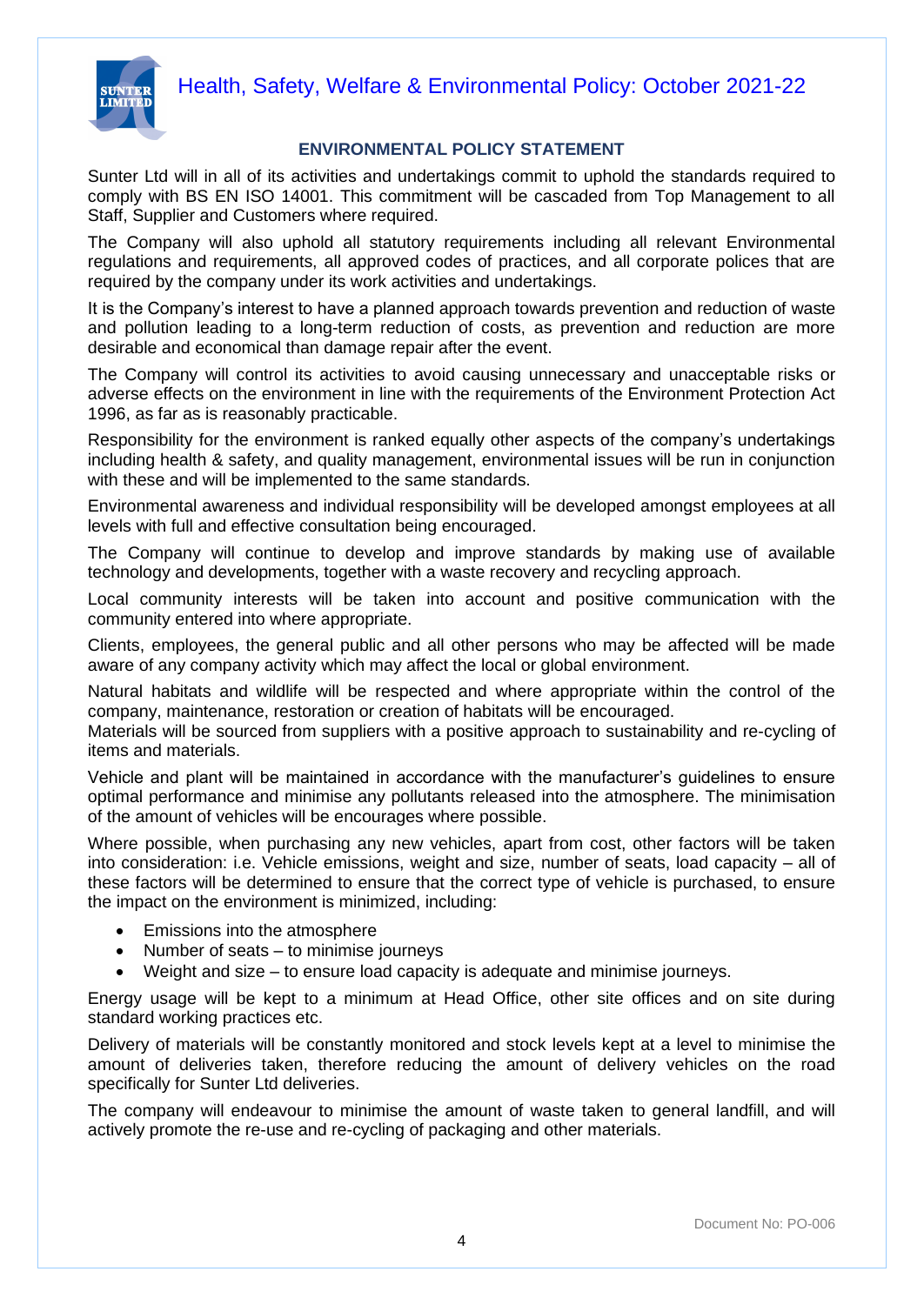

This Environmental Policy and all associated documents will be revised annually or when required due to changes in any regulations etc, or upon implementation of any significant changes to the Company's activities etc.

This Policy and all Associated ISO 14001 documentation will be made available for employees, clients, and any other interested parties. A copy will be posted on the company website in due course.

Ilinto

Mr. T. Sunter Managing Director **Contracts** Contracts and Contracts Contracts Contracts October 2021

#### **CHAIN OF RESPONSIBILITY**

- The Managing Director is responsible for the effective implementation of the Health, Safety, Welfare & Environmental Policy.
- The Directors are responsible for all Health, Safety, Welfare & Environmental matters and for ensuring that the requirements of this policy are effectively communicated to all sites and offices.
- The company may engage the services of competent persons to advise on matters of health, safety, welfare and the environment where the competency does not exist in the company.
- All employees are responsible for ensuring that all aspects of the policy is complied with on individual sites and any site specific safety rules imposed by the client are also to be complied with.
- Employees are expected to involve themselves in all matters within this policy and report any unsafe equipment or dangerous situations to their Manager, Safety Manager or the Directors.
- Anyone who may be affected by operations undertaken by the company will be kept fully informed and the requisite liaison between the parties will be maintained. Failure to comply may result in removal from site. The company will ensure, via the monitoring process, that there is liaison between the parties and that it is effectively maintained.
- All employees will be issued with a copy of the company Health, Safety, Environmental & Welfare Policy and an extract of the responsibilities applicable to them, and to all new starters with the company. All employees will be notified of any changes to the policy. The responsibility for notification will rest with the relevant Manager.
- No safety policy can work without the full co-operation of all employees within the company. Nor can a safety policy be *"forced"* on employees without those employees having the right to forward criticism, comments, etc. about the safety policy. In order to achieve a safety policy that can work in practice with the full approval of everyone concerned, the company regards employer/employee consultation and co-operation as essential.
- A copy of the Health, Safety, Welfare & Environmental Policy including all the arrangements will be available for viewing at the Head Office. An electronic copy of the policy can be provided upon request.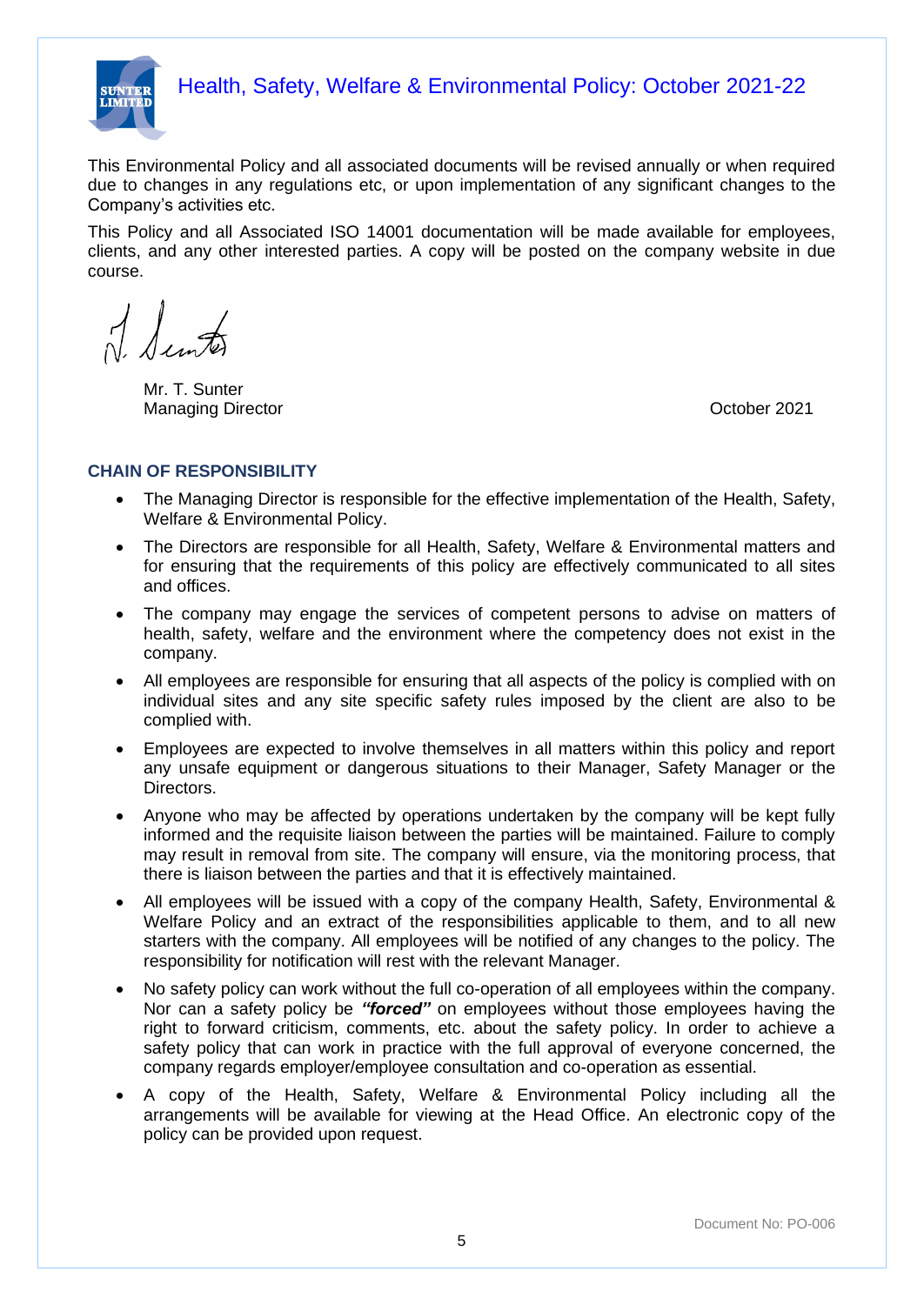

#### *Sunter Limited Organisation Flow Chart*

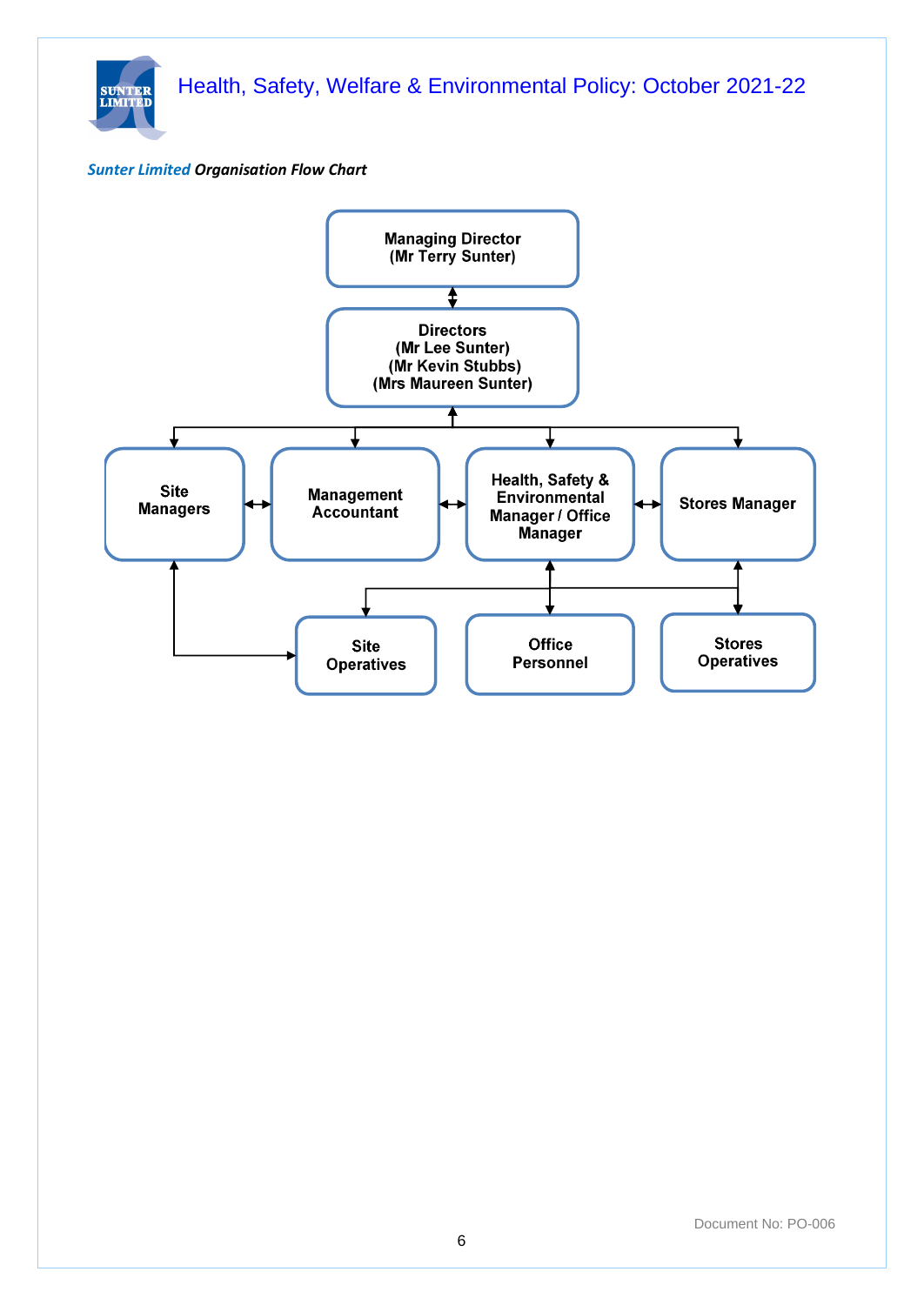

# **SECTION B**

#### **INDIVIDUAL RESPONSIBILITIES**

- **Managing Director**
- **Directors**
- **Safety Manager**
- **Managers**
- **Site Managers**
- **Operatives / Employees**
- **Office Based Employees**
- **Appointed Safety Advisors**

*Sunter Limited Health, Safety, Quality & Environmental Management Responsibilities Flow Chart*



#### **MANAGING DIRECTOR**

The Managing Director is ultimately responsible for Health, Safety, Welfare & Environmental Issues and his main responsibilities include: -

- To ensure the effective implementation of the Company Safety Policy.
- To ensure the board regularly review the company's health, safety & environmental performance
- Shall keep himself informed of incidents, accidents or environmental issues occurring on company sites or premises.
- Shall keep under review the necessity for further safety measures, instruction, information, supervision and training to ensure the health, safety and welfare of all the employees and the environmental impact on the local and global scale.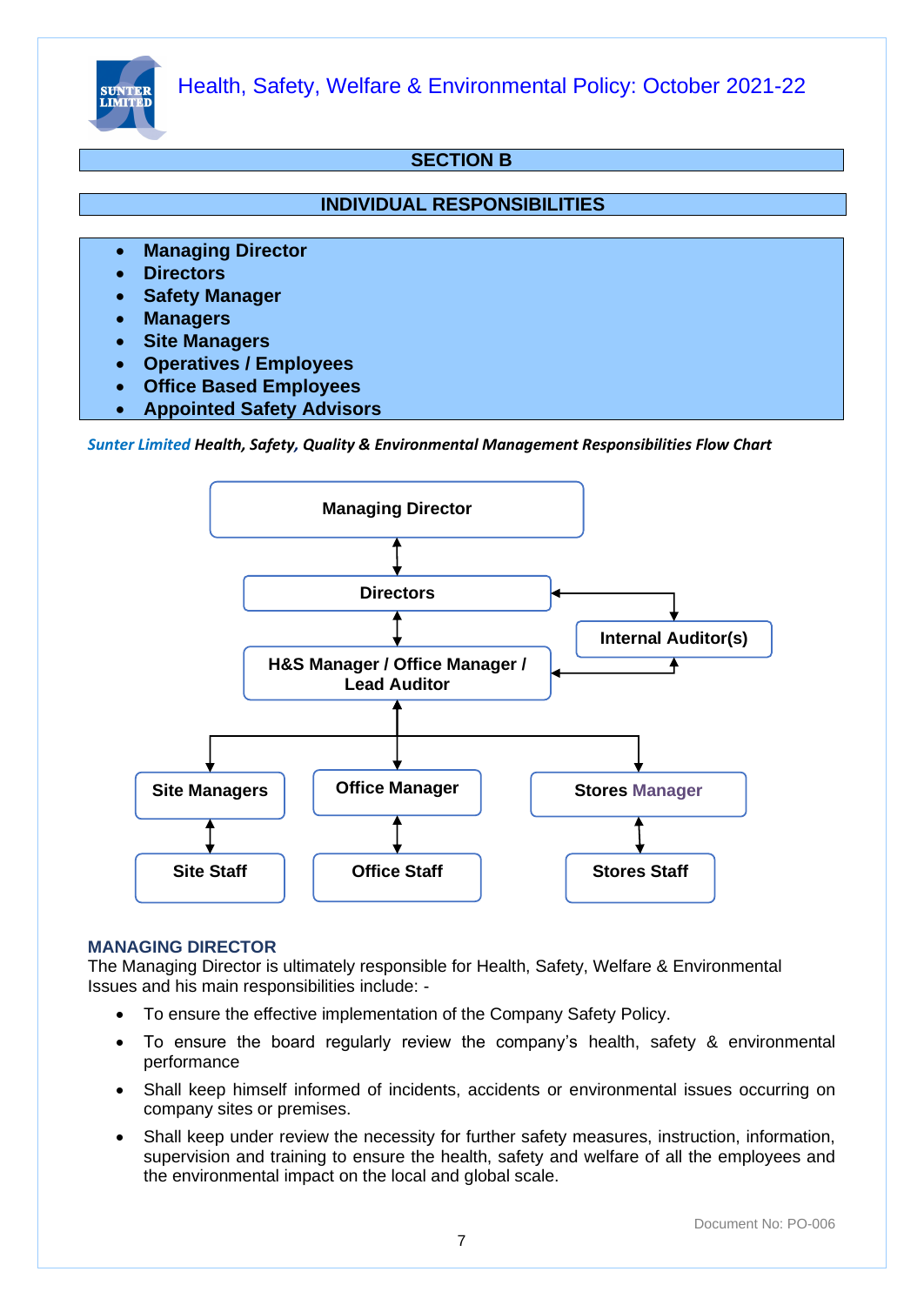



#### **DIRECTORS**

Main Responsibilities:-

- To work alongside the Safety Manager and formulate the Safety Policy and organise all revisions within the policy.
- To ensure that the contents of the policy are circulated to all employees of the Company.
- To arrange for funds and facilities to meet the requirements of the Policy.
- To ensure that all employees receive adequate and appropriate training.
- To co-ordinate health, safety & environmental requirements, via the Safety Manager between the Company and all subcontractors that may be working on site to ensure safe working.
- To ensure that all Employees discharge their duties and responsibilities satisfactorily, and to take the necessary action if employees fail to meet the objectives set for them.
- To encourage all employees to work in a safe manner and at all times and to set a good personal example.
- To minimise the risk of injury and damage to the health of all persons affected by the Company's operations and undertakings and the prevention of waste and damage to all property and plant by implementing risk assessments and by effective management of health and safety.
- To provide and ensure maintenance of plant, equipment and places of work that is safe when in use.
- To provide in tenders and other preparatory procedures, for adequate safe working methods, welfare facilities, storage of materials and hazardous substances, waste disposal and safe access and egress, etc.
- To ensure that employees exposure to harmful substances is reduced or eliminated in line with the Control of Substances Hazardous to Health Regulations (COSHH)
- The observance of and to encourage others to observe the requirements of all Regulations appertaining to their work.

#### **HEALTH, SAFETY & ENVIRONMENTAL MANAGER**

Main Responsibilities:-

- To assist the Directors to keep the Heath, Safety, Environmental & Welfare Policy up to date.
- To keep the Company fully aware of all new legislation or any changes or modification of current legislation.
- Arrange for the carrying out of risk assessments and the formulation of safe working procedures as deemed necessary and ensure that Employees are made aware of them and take whatever steps are necessary to comply with them.
- To investigate any accidents or incidents which occur at the Company and to provide a complete report on any such accident or incident, with recommended action to be taken to prevent reoccurrence?
- To liaise with H.M. Factories Inspectors, Local Authority Safety Departments and other enforcement authorities over all aspects of health and safety that affects the Company.
- Conduct employee health and welfare induction training and ensure sub-contractors personnel, including the self employed, are aware of the requirements of this policy and any requirements for safe working as a result of legislation, etc.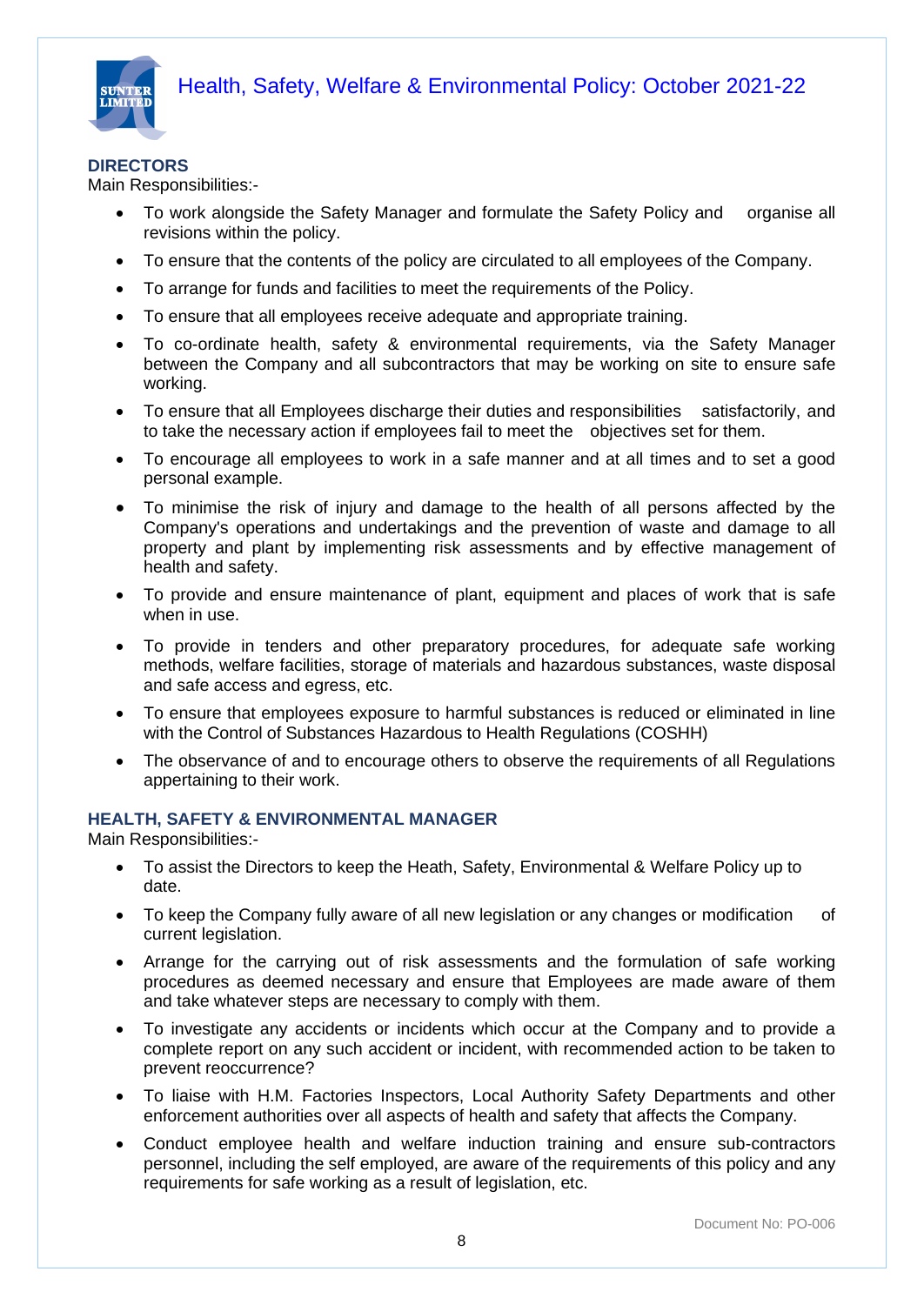

- To advise on safety training requirements and organise such training that the Company may require, if requested.
- Arrange for the carrying out and implementation of assessments required by the COSHH Regulations and The Management of Health and Safety Regulations.
- To undertake regular site visits, paying particular attention to any comments made by the Client, Clients Representative or his Safety Advisor, or one appointed by the Company, and to see that action has been taken to put right any shortcomings that affect the health and safety of personnel, or any environmental shortfalls. Where cases of imminent danger are observed the Safety Manager has the authority of the Directors to prohibit a particular work activity until necessary remedial action has been taken
- Accompany H.M Factory Inspectors and Environmental Enforcement Inspectors on site visits where possible and act upon their recommendations. Report all such visits to the Directors noting any observations made, as soon as possible after the visit. In the event of a prohibition or improvement notice being imposed or any indication that legal proceedings are to be initiated, the Directors must be advised without delay.
- Maintain in a proper state all reference documents used by the company to assist in compliance with this policy.

#### **MANAGERS**

Main Responsibilities:-

- To understand the Company Health, Safety, Environmental & Welfare Policy and appreciate the duties and responsibilities assigned to each Employee.
- To determine at the planning stage (seeking advice from appointed competent persons where necessary)
	- The most appropriate order and method of working.
	- The allocation of site responsibilities (including that of sub-contractors)
	- Consideration of all existing and potential site hazards and methods to overcome any such hazards (risk assessments)
	- Facilities for welfare and sanitation.
	- Method statements and safety precautions requirements before work commences.
	- To enforce to all employees and sub-contractors the need to work in an environmentally friendly way, including recycling of materials etc.
	- The appropriate development of the construction phase health and safety plan; and ensure this development is instigated.
- To make certain that Employees understand their duties and responsibilities under the Company policy and to take all reasonable steps to ensure that these are carried out.
- To ensure that work once started, is carried out as planned, following the requirements of the Safety Policy, Health and Safety at Work Act, Construction Regulations and any other relevant legislation, Codes of Practice, etc.
- To set a personal example on site at all times.
- Identify training needs of individuals under your immediate control and as necessary ensure that the individuals are given the opportunity to undertake training.
- Monitor the work activities against the Policy standards and bring into effect any changes necessary that are within your immediate control. Bring to the attention of the Safety Manager any failure to comply with Policy standards that requires the Safety Manager or Directors input.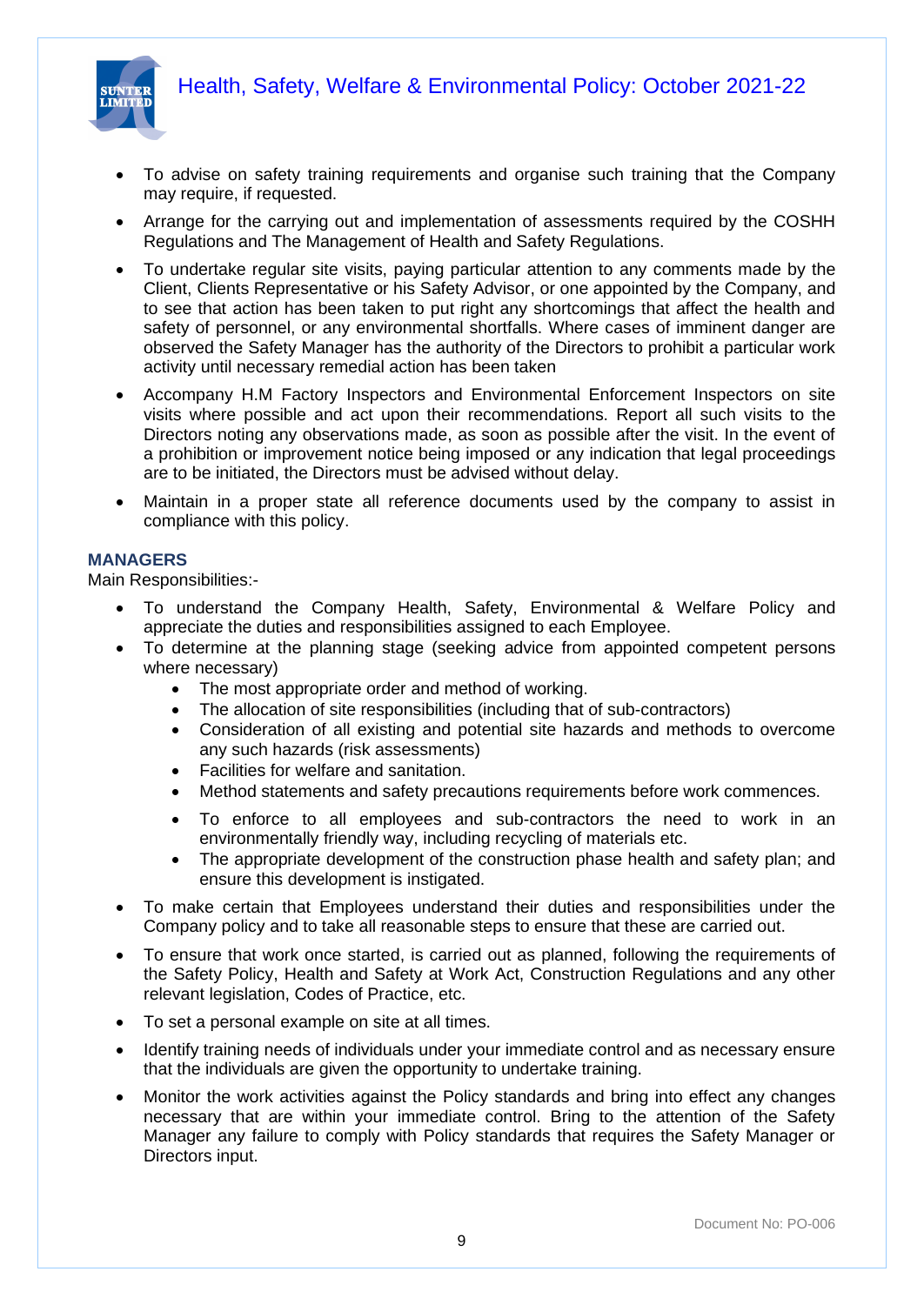

- To establish and organise operations under your control to ensure that work is carried out in a safe manner and to acceptable standards with minimum risk to all persons, property, equipment and materials.
- To ensure at places of work under your control Employees and others authorised to be at that place or in connection with it, receive adequate working instructions, in particular to ensure arrangements for safe working, the prevention of accidents and the removal of unnecessary risks are carried out.
- Implement and maintain arrangements with Sub-contractors and other Employers to ensure that they and their employees observe adequate safety procedures and statutory regulations and to review any confusion about areas of responsibility. Liaise with Clients or their representatives to ensure the safety of any person affected by the work or for the security of the premises.
- To ensure that protective clothing and safety equipment is available and issued where appropriate and that such equipment is used and cared for in a proper manner and as required by statutory regulations.
- To ensure that arrangements for First Aid as required by the First Aid Regulations etc are in place and that the location of equipment is known to the employees. Ensure such equipment and provisions are kept as complete as possible. Make arrangements as necessary for the proper care of casualties and establish a procedure to be followed in the event of serious injury including the means of obtaining medical and ambulance service.

#### **SITE MANGERS**

Under the Company's Health, Safety, Environmental & Welfare Policy, Site Managers have the following responsibilities:-

- To establish and organise operations under their control to ensure that work is carried out in a safe manner and to acceptable standards with minimum risk to all persons, property, equipment and materials.
- Ensure that you are aware of who is on site at all times, if employees/sub-contractors leave the site ensure you are made aware. In-case of an emergency if employees are presumed on-site, emergency service personnel may be put at unnecessary risk in trying to locate person(s) who are not on site.
- Be aware of and observe the requirements of the Company's Health, Safety, Environmental & Welfare Policy, the Health and Safety at Work Act, Construction Regulations, other relevant statutory requirements, approved Codes of Practice, Guidance Notes and safety procedures appropriate to the operations under their control.
- Carry out inspections, at regular intervals, of operations under their control with particular reference to safety procedures and keep records of each inspection. Ensure that statutory registers and records etc. are completed accurately as required by regulations and other instructions. Arrange for any remedial or improvement work to be carried out without delay.
- To ensure at places of work under their control that employees and others authorised to be at that place or in connection with it, receive adequate working instructions, in particular to ensure arrangements for safe working, the prevention of accidents and unnecessary risks are carried out.
- Implement and maintain arrangements with Sub-contractors and other employers to ensure that they and their employees observe adequate safety procedures and statutory regulations and to review any confusion about areas of responsibility. Liaise with clients or their representatives to ensure the safety of any person affected by the works or for the security of the premises.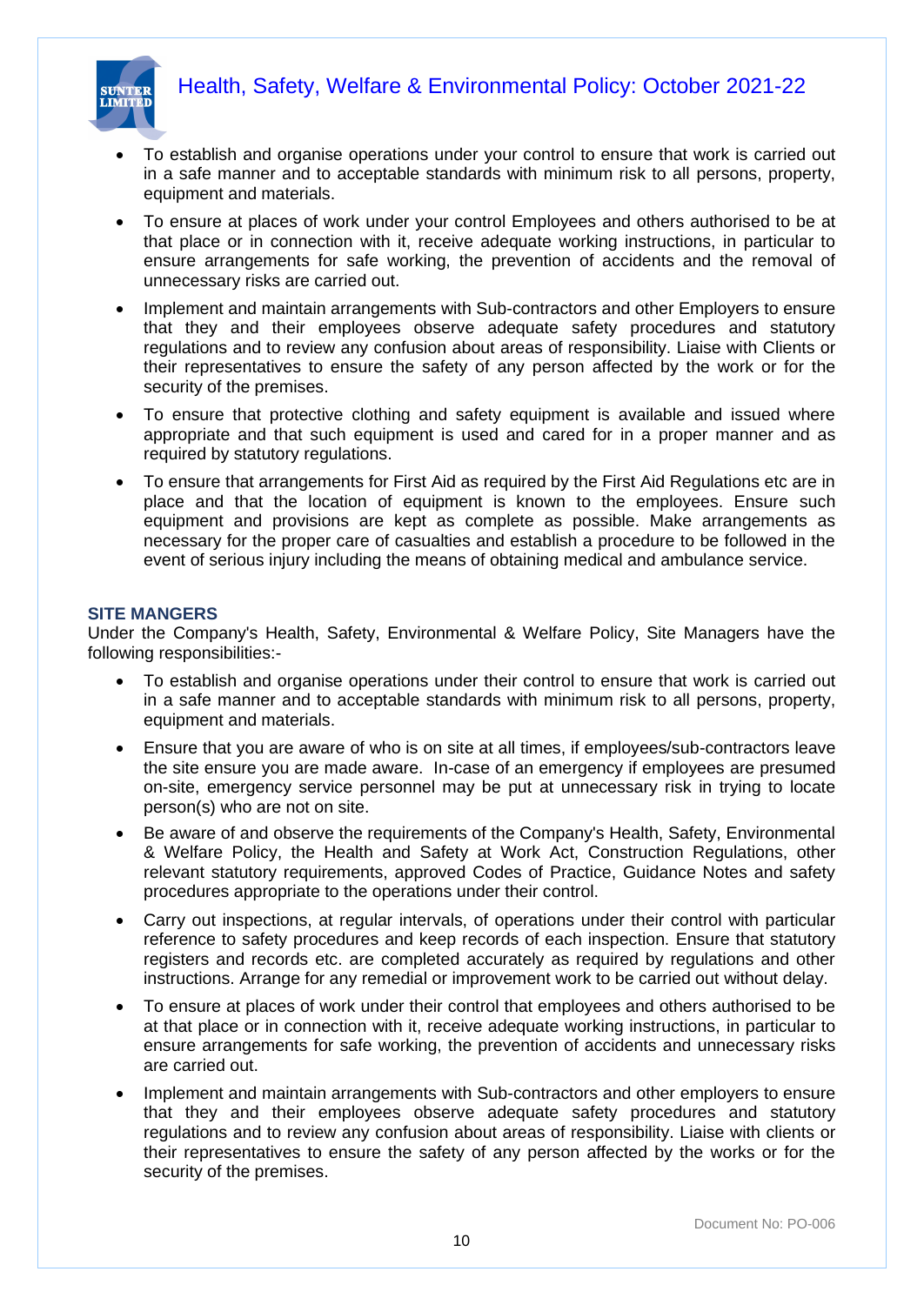



- Plan and maintain safe access to and around places of work to ensure that emergency response vehicles and personnel can attend the site without hindrance. Establish and maintain a system of security to prevent, as far as is reasonably practicable, damage, theft and injury, including periods when the workplace is unattended.
- To arrange for fixed and mobile plant and equipment to be positioned safely and to ensure all machinery, etc. including power and hand tools are maintained in good condition, is suitable for the work being carried out and operated only by persons who are competent to do so in a safe manner.
- To ensure that protective clothing is available and issued where appropriate and that such equipment is used and cared for in a proper manner and as required by statutory regulations.
- To ensure that arrangements for First Aid as required by the First Aid Regulations are available and that the location of equipment is known to all employees, and such equipment and provisions are kept as complete as possible. To ensure that proper care is taken of casualties and to establish a procedure to be followed in the event of serious injury including the means of obtaining medical and ambulance services. Liaise with the Emergency Services on fire prevention and rescue procedures, especially when hazardous situations are foreseen.
- Report **ALL** accidents involving injury to persons or damage to property and any dangerous occurrences or near misses, to the Safety Manager as soon as possible after the occurrence. Establish the cause of **ALL** such incidents and thereafter carry out improvements to prevent reoccurrence and instruct employees and others accordingly.
- Review requirements for training of employees, including any updating that may be required, to enable them to carry out their duties competently and safely. Arrange for release of employees for appropriate training when required.
- Co-operate with the Company and Client's Safety Personnel (where appointed) and act upon their reasonable recommendations.
- To encourage the observance of safety procedures by personal example and ensure that arrangements for the safety of persons and property are carried out, including the implementation of disciplinary procedures.
- Conduct employee health, safety. environmental and welfare induction training and ensure sub-contractors personnel, including the self employed, are aware of the requirements of this policy and any requirements for safe working as a result of legislation, etc.
- Comply with the requirements of the Company's Policy on COSHH, noise and vibration and ensure all employees have access to the appropriate information for safe working and know how the information is to be used.
- Implement changes to working practises, where necessary, to ensure safe working and maintenance of standards. If any changes are implemented, the Safety Manager must be informed immediately so that a review can be made of the changes.
- Ensure that adequate fire fighting equipment is available and that appropriate fire precautions have been taken.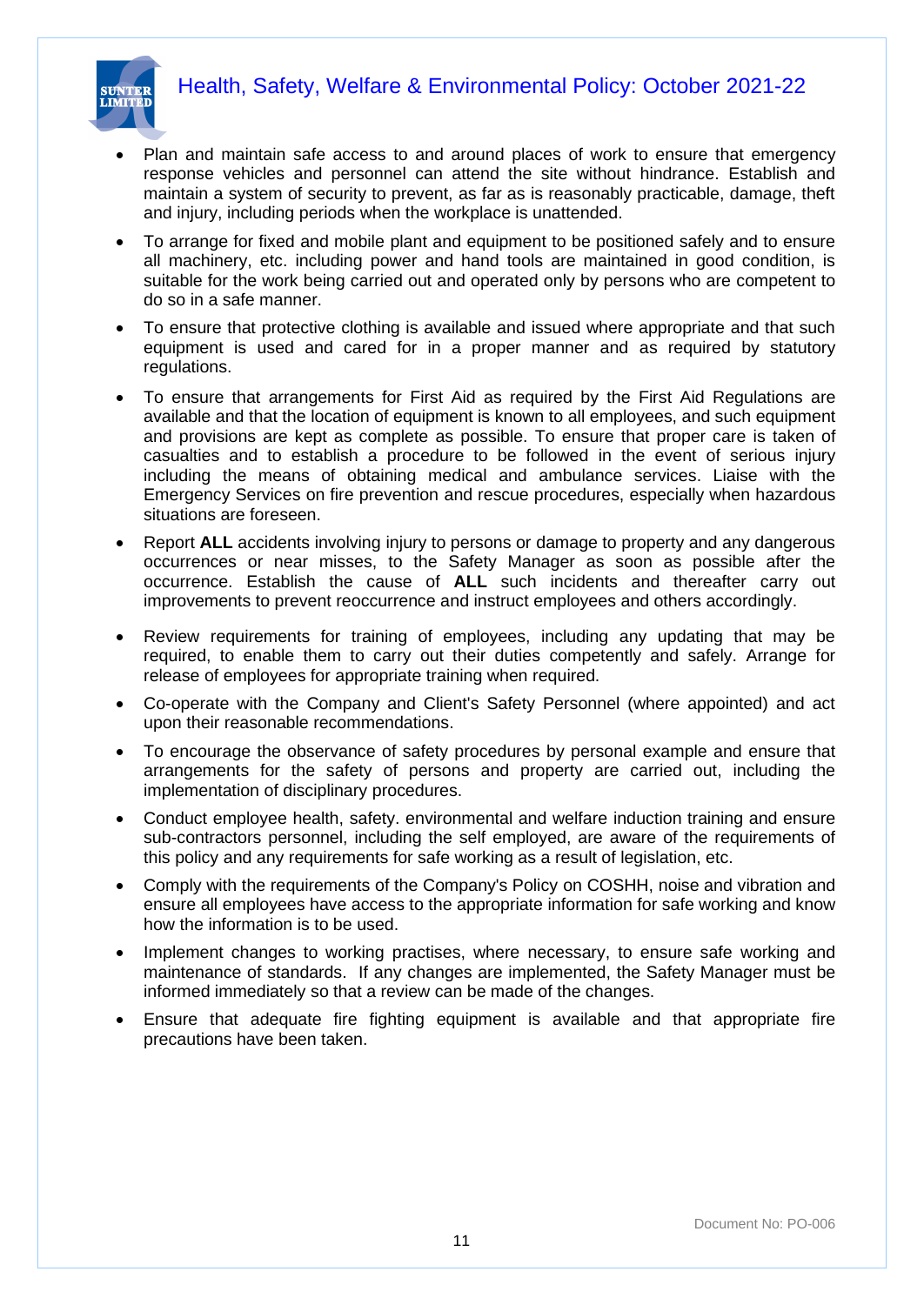

#### **OPERATIVES / EMPLOYEES**

All employees including site operatives must:-

- Develop a personal concern for safety of themselves and for others and to co-operate with all other persons in the provision of safe working conditions and the observance of safe working procedures, the Health and Safety at Work Act and this policy.
- Use the correct tools and equipment for the job, keep them in good condition and use such equipment carefully and in accordance with working instructions.
- Use and take care of safety equipment and protective clothing supplied, for example safety helmets, gloves, eye and ear protection, etc. as required by Statutory Regulations, Conditions of Employment or other instructions. Report to the Site Manager defects or loss of the equipment / clothing issued.
- Avoid improvising which entails unnecessary risks and observe any specific warnings and instructions regarding the use of equipment or materials.
- Do not proceed with work when a hazardous situation is foreseen or created which may involve injury to yourself or other persons or damage to property and equipment. Report to the Site Manager any reasonable defects in plant or equipment and hazardous situations that you believe may present danger.
- Report **ALL** accidents and dangerous occurrences in accordance with the reporting procedure of the Company.
- Ensure that reference is made to the Company's COSHH or Risk Assessment procedures and initial assessments prior to using any material, substance or carrying out any operation which falls within the scope of COSHH or Risk Assessments and which could cause harm or ill-health. Refer to the Site Manager any substance or material not included in the COSHH data.
- Bring to the attention of the Site Manager any deficiencies including personal abilities e.g. untrained to operate plant and equipment, inspect scaffolding, etc.
- Do not engage in any *"horseplay"* or other practical jokes that could lead to injury or an escalation of practical joking by other employees.
- To be directly responsible to the Site Manager.
- To be familiar with the elements of the Health, Safety, Environmental & Welfare Policy, the Health and Safety at Work Act, other relevant legislation, statutory requirements and procedures appropriate to the operations.
- To incorporate safety requirements into routine work activities and to ensure that safety instructions are observed.
- To advise others working alongside, not to take unnecessary risks and to follow safety instructions as set out in the safety policy.
- To ensure that new employees, particularly apprentices or young persons, are made aware of the Safety Policy required standards of safe working, precautions, etc.
- To actively follow all environmental requirements, including recycling of materials and minimising the use of materials, therefore creating less waste.
- To set a good personal example.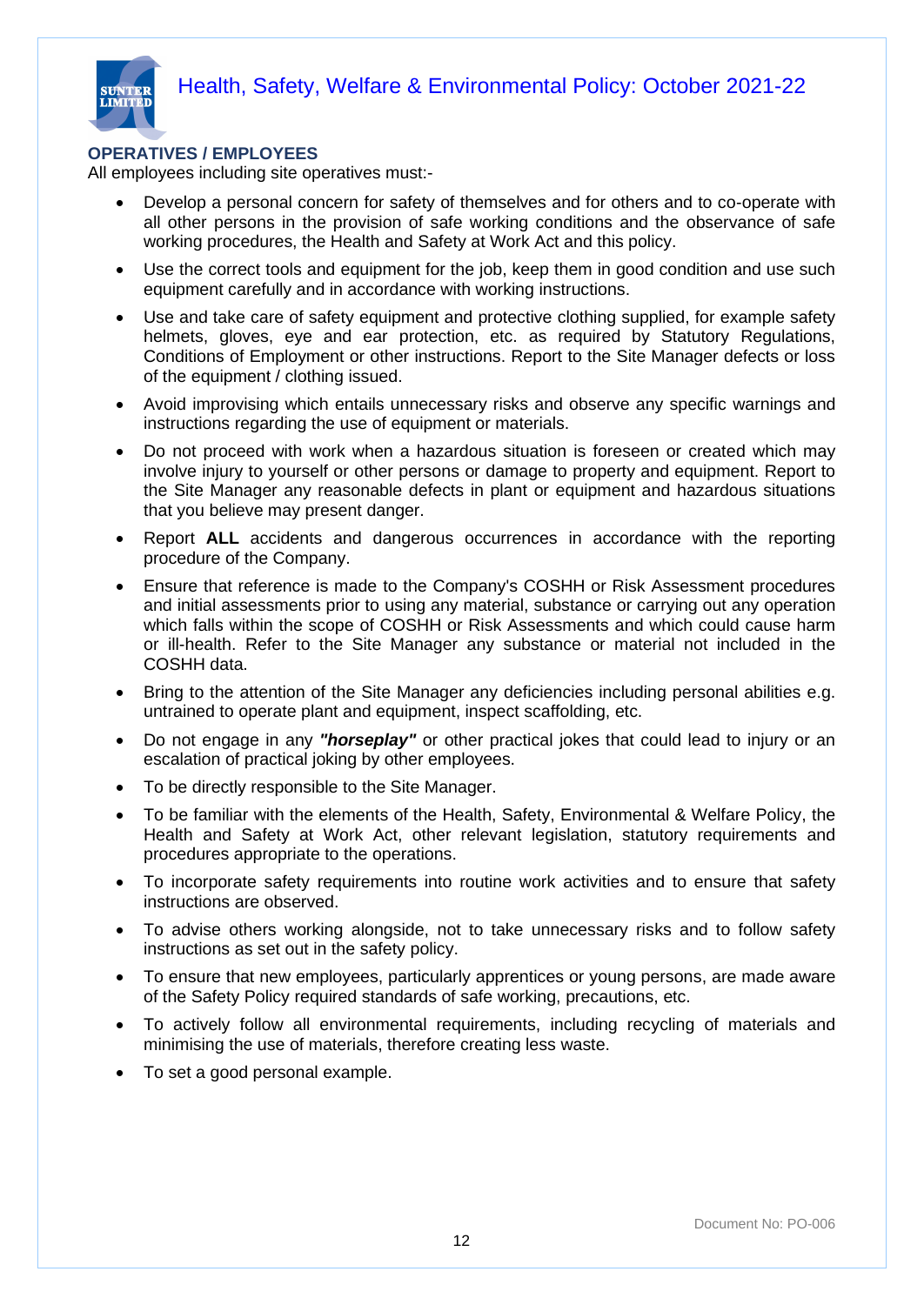

#### **OFFICE-BASED EMPLOYEES.**

Main Responsibilities :-

- Develop a personal concern for the safety and health of themselves and others and to cooperate with all other persons in the provision of safe working conditions and the observance of safe working procedures, the Health and Safety at Work Act, other applicable legislation and this policy.
- Make themselves familiar with the Fire Action Procedure, escape routes, appropriate assembly point and location and use of fire extinguishers.
- Observe the total ban on smoking inside company-restricted areas.
- Ensure access and egress routes, corridors and escape doors are not obstructed by office furniture, cables or other items.
- Use filing and storage equipment correctly and avoid overloading of work surfaces, trays, etc.
- Practice good housekeeping, clearing away waste into proper receptacles and emptying them each day at the end of the shift.
- To avoid possible damage only use electrical equipment and machines after being instructed in their proper use by a competent person.
- Seek assistance when lifting heavy or awkwardly sized items, or when items are beyond your own personal ability. Ensure that you are aware of the correct method of lifting.
- To recycle all paper, cardboard etc, by placing the materials in the appropriate waste receptacles.

*ALL EMPLOYEES ARE REMINDED THAT THEY HAVE A DUTY UNDER SECTION 7 AND 8 OF THE HEALTH AND SAFETY AT WORK ECT ACT 1974 TO TAKE REASONABLE CARE FOR THEIR OWN SAFETY AND THE SAFETY OF ANY OTHERS WHO MAY BE AFFECTED BY THEIR ACTS OR OMISSIONS AND ALSO CO-OPERATE WITH THE COMPANY IN ITS ARRANGEMENTS TO PERFORM OR COMPLY WITH STATUTORY SAFETY OBLIGATIONS WHICH INCLUDES ADHERENCE TO THE COMPANY SAFETY POLICY.*

FAILURE TO OBSERVE THE PROVISIONS OF THIS POLICY, APPROPRIATE REGULATIONS AND CODES OF PRACTICE, ETC. MAY LEAD TO ACTION BEING TAKEN UNDER THE DISCIPLINARY PROCEDURE OF THE *COMPANY.*

#### **APPOINTED SAFETY/ENVIRONMENTAL ADVISOR(S)**

Main responsibilities include, when requested:-

- To provide all specialist safety advice on all aspects of the Company's activities.
- To provide visits to all sites and premises where work is being undertaken and to ensure that all defects are reported to the Safety Manager and relevant Managers so that action can be taken to rectify the faults. To advise on alternative arrangements or improvements as considered necessary.
- To assist the Safety Manager to keep fully aware of all new legislation or any changes or modification of current legislation.
- To help the Safety Manager keep the safety Policy up to date.
- To investigate any accidents or incidents that the Company require assistance with and to provide a complete report on any such accident or incident.
- To advise on safety training requirements and organise such training that the Company may require, if requested.
- Advise and assist in the identification of hazards. Advise on the formulation of risk assessments and the development of action plans, if requested.
- Prepare as required, reports of Company safety, health and welfare performance and make available such reports for management review, if requested.
- **NOTE :-** The Company may also appoint other specialist competent persons to assist it in fulfilling its obligations under the Management of Health and Safety at Work Regulations 1999.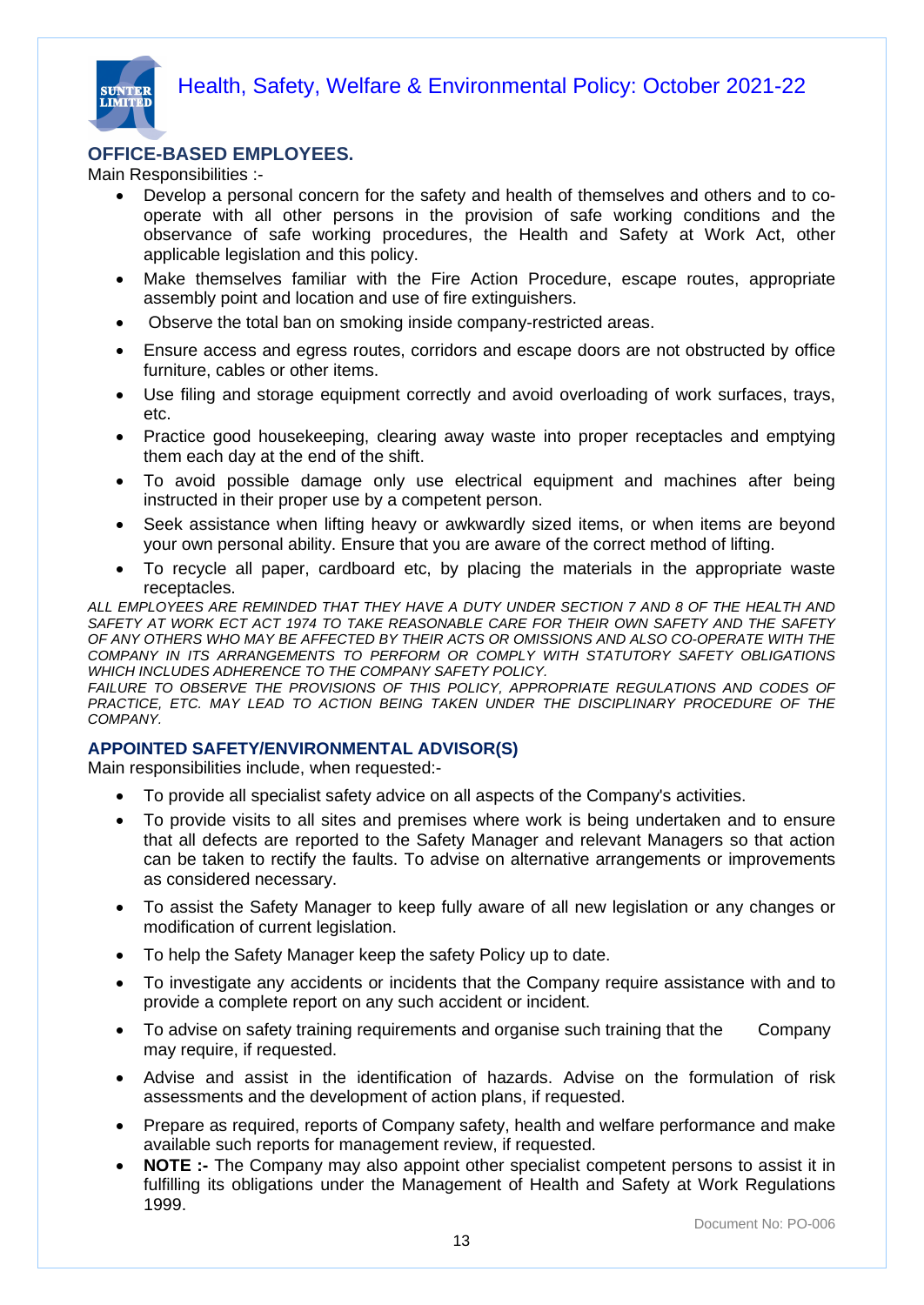

# **SECTION C**

#### **ARRANGEMENTS**

- **General Safety Arrangements**
- **Abrasive Wheels**
- **Accident Reporting**
- **Asbestos**
- **Confined Spaces**
- **Control of Substances Hazardous to Health (COSHH) Regulations**
- **Construction (Design & Management) Regulations (CDM)**
- **CDM Compliance**
- **COVID19 (Coronavirus)**
- **Cartridge Tools**
- **Display Screen Equipment**
- **Electricity – Site Installation**
- **First Aid**
- **Fire Precautions**
- **Fork Lift Truck**
- **Hand Arm Vibration**
- **Health & Welfare**
- **Health Surveillance**
- **Lone Workers**
- **Manual Handling**
- **Management of Health & Safety**
- **Noise**
- **Plant & Machinery**
- **Personal Protective Equipment & Clothing**
- **Scaffolding**
- **Safe Use of Ladders**
- **Safe Use of LPG**
- **Site Transport**
- **Sub-Contractors**
- **Smoking Policy**
- **Stress at Work**
- **Visitors & Third Parties**
- **Working at Heights**
- **Young Persons at Work**
- **Environmental Issues**
- **Waste Management**
- **Environmental Damage**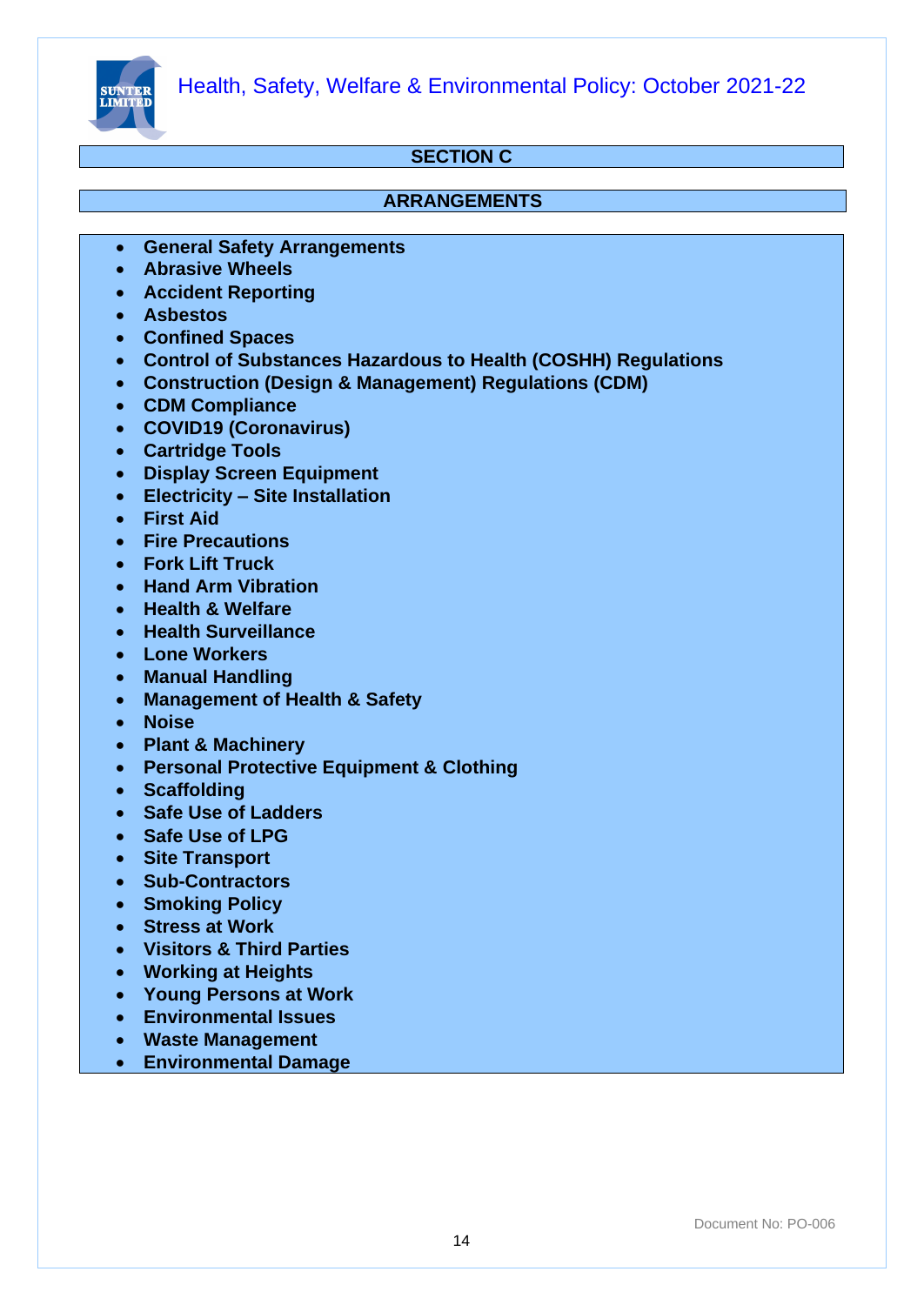

#### **GENERAL SAFETY ARRANGEMENTS**

- A comprehensive list of common and special risks/hazards involved with all aspects of work is included in this policy.
- In order to assure safe systems of work on site, special attention must be made at the planning stage regarding any safety problems that might arise on that particular contract. All precautions required to overcome the problems will be included in the contract and adequate financial resources will be available to provide the equipment required to do the job safely.
- In the case of there having to be an emergency evacuation of the site or premises an assembly point should be identified by the Client away from the site-premises. The Site Manager shall make efforts to find out the location of the assembly point from the Client. All persons under the control of the Company will be informed about the location of the assembly point by the Site Manager. All personnel will then be advised of further procedures before being allowed to leave the assembly point.
- It is essential that a high level of housekeeping is maintained on all sites and in all premises. There is a duty on everyone to ensure that all areas are kept tidy, un-needed equipment should be locked up or returned to the stores, waste removed etc. Connected with this is the requirement to maintain a safe access to and egress fromthe site or premises. There must be adequate areas on site to provide safe walkways and these must not be cluttered up with materials, rubbish etc. Any emergency exits clearly marked must be kept free from obstruction.
- No employee will operate any plant machinery or equipment unless he or she has been fully trained on the working of the machine etc. is fully conversant with all safety requirements and has reached the required statutory stage. Copies of all Training Certificates will be kept at Head Office both as a hard copy and where applicable as an electronic copy.
- The Company when deemed necessary, in conjunction with any appointed Safety Advisor, will ensure that all employees are fully trained as required and are made aware of all the requirements as regards health and safety matters.
- Safety inspections of sites and premises will be undertaken by the following persons:
	- By the Directors on visits to sites or premises. They will make known there findings directly to the Employees or Sub-contractor responsible for the work and will communicate with the relevant Manager on actions required to ensure safe working.
	- Regular site/premises visits will be undertaken by the Safety Manager and Managers. Again the finding of the visits will be communicated to all appropriate personnel on site.

#### **ABRASIVE WHEELS**

It is illegal for anyone to mount an abrasive wheel, unless he has been adequately trained to carry out this duty and has been duly appointed in writing by his employer to undertake this duty. The company will arrange for the necessary training to be carried out as and when the need arises.

#### **ACCIDENT REPORTING**

- All accidents, however minor, will be recorded in the accident book (B1 510). Where the company has not provided an accident book at the place of work the details of the accident shall be recorded in the accident book kept at Head Office. The client may also require the details of any accident to be recorded in their accident book.
- An accident or incident, which results in an employee being sent to hospital, the Safety Manager must be informed. It is a legal requirement under R.I.D.D.O.R. to report certain categories of accidents, including anyone who is detained in hospital in excess of 24 hours or cause a loss of time of 7 days duration or more, within 7 days to the local HSE on standard accident form F2508. This can also be reported to the National Accident Centre by fax or e-mail.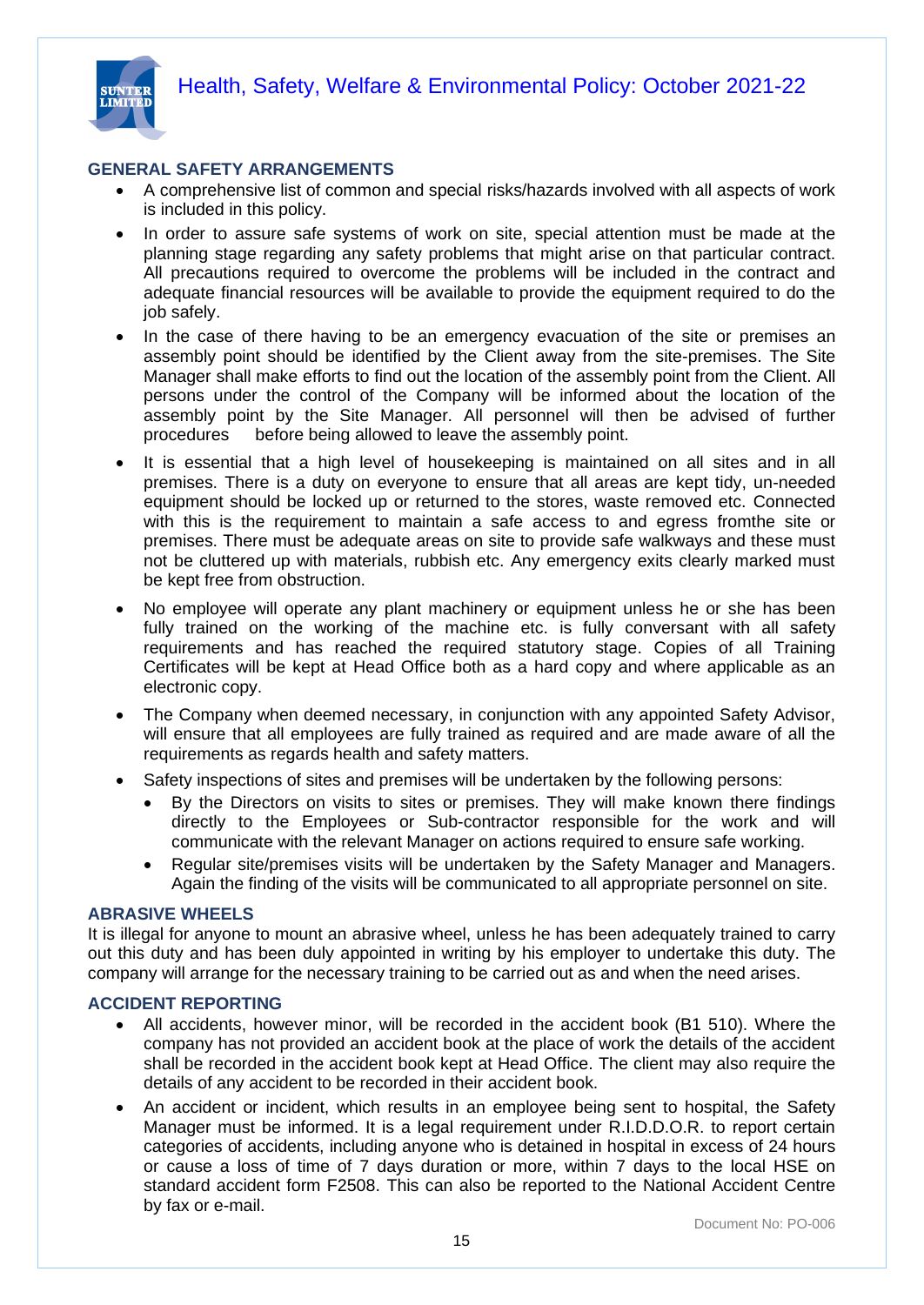

- If the accident causes a fatality or major injury, the following procedure shall be followed:-
	- The Safety Manager will be contacted immediately and be given all the relevant details of the accident.
	- The Safety Manager will telephone the local office of the H. S. E. and report the incident.
	- In the case of death, amputation or serious fracture, the employee/s must ensure that nothing is disturbed at the scene of the accident before the full investigation is undertaken. With other accidents causing major injury the employee must obtain authority from the Safety Manager before continuing work at the site of the accident.
- If an employee is absent from work for three days or more following an accident at work, the injured employee or someone acting on his/her behalf, must inform the relevant Manager to enable the appropriate forms to be completed and sent to the enforcing authority.
- The company will forward the appropriate F 2508 form for accidents to the H.S.E. for any accident causing death, a major injury or any accident that results in an employee being absent from work for 3 or more days. Where the absence is due to a reportable illness the form F 2508A will be completed and forwarded to the appropriate enforcing authority.
- The Safety Manager shall investigate any accident, dangerous occurrence or "near miss" and will provide a report explaining, where possible, exactly how the accident or event occurred and what precautions should be taken to prevent reoccurrence.

#### **NOTE – IMPORTANT**

*The reporting of accidents must be done quickly and accurately. It is important to learn from mistakes that have been made. These reports shall be analysed by management and amendments made to S.S.O.W., etc. in an endeavour to prevent reoccurrence of similar accidents.*

#### **ASBESTOS**

Asbestos containing material (ACM's) may be present in many older properties; surveys are carried out as part of the Pre Tender Health Information and any suspect material is analysed and all ACM's removed or encapsulated in the approved manner prior to the commencement of any further work on the properties.

However should any suspect material be discovered whilst working on a property, the employee must immediately cease work in that area and advise the Site Manager of your suspicions. The Site Manager shall take the relevant action to ensure the material is safe to work with or have any asbestos containing material removed in the correct manner before work can recommence in that area.

All works regarding the sampling, testing, removing or encapsulating of asbestos or ACMs will be carried out by a licensed contractor and all appropriate paperwork will be kept.

All Employees will be trained in the basics of Asbestos Awareness. This will be certificated and kept on file for Client & Company use.

#### *All employees must be aware of the Company Asbestos Strategy.*

*This details action to be taken if a presumed Asbestos Containing Material is encountered.*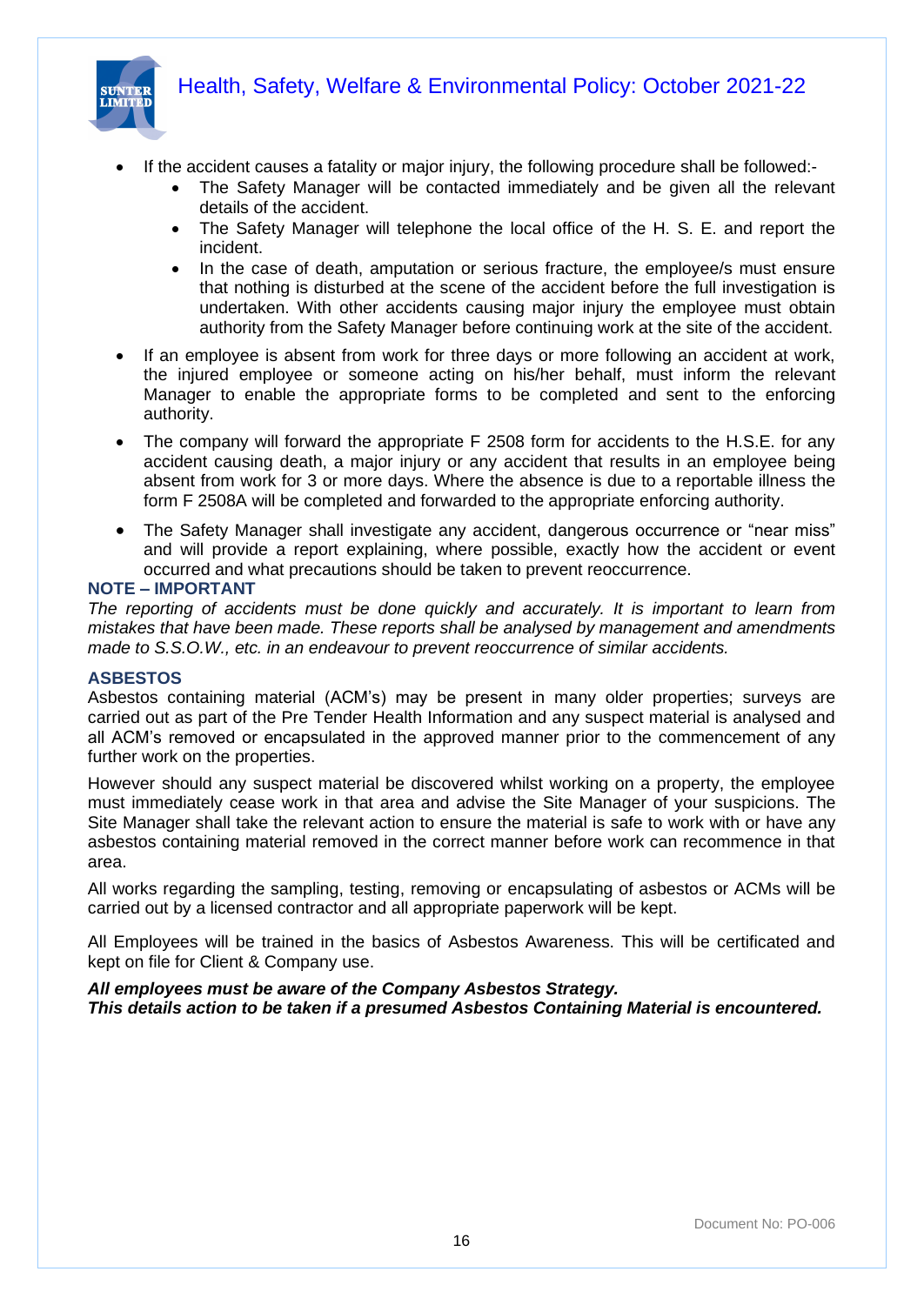



#### **CONFINED SPACES**

A confined space is an enclosed space where the movement of air is restricted. The major risks are those associated with asphyxiation and/or a build up of fumes or gases, oxygen, acetylene, propane and on occasions, toxic fumes and vapours. Oxygen depletion is also a possibility. All work must if possible be carried out from outside of any confined space.

When required to work in confined spaces the following procedures must be adhered to:-

- Work in any confined space must be carried out under the supervision of a competent person, under a permit to work system and to the strict adherence of the method statement of the task.
- The atmosphere within the confined space must be tested and proved to be safe prior to entry. Continuous testing of the atmosphere is required whilst personnel are operating within the confined space.
- A confined space in which gases are to be used for burning, heating, etc. must be adequately ventilated and if the movement of the air is restricted, mechanical means of ventilation must be used.
- Leaks of gas from equipment must be avoided. All joints and hoses must be tested for any leakages before taking into any confined space.
- Gas cylinders must not be taken into a confined space. Torches and hoses must be assembled and tested prior to being taken onto a confined space.
- Torches and hoses must be removed from the area and the gas bottles turned off when work ceases for any substantial period.
- No person is permitted to work in a confined space unless a person is in attendance outside who is directly in communication.
- In certain cases, it may be necessary to wear compressed air breathing apparatus, when required the necessary training will be provided.

#### **CONTROL OF SUBSTANCES HAZARDOUS TO HEALTH REGULATIONS (COSHH)**

On commencement of a site operation, assessments of all tasks and substances that will be used will be made by the Safety Manager and a COSHH file drawn up. This file will be available to all employees and will be kept at Head Office in hard back form and also electronically. Hard copies of the assessments will be also kept in the Construction Phase Health & Safety Plan for reference on site.

All employees who are required to use hazardous materials or products will be given the appropriate instruction and training to enable them to use the material/product as safely as possible. They will receive training in the correct use of PPE that is required to be used, as stated, on the assessment sheet.

Specific site inductions carried out will determine the tasks that will be carried out by individuals on that site and COSHH information will be given prior to the commencement of work.

Managers and Site Managers will ensure that operatives understand the need for these controls indicated on the assessment sheets and using any special PPE specified.

Information on COSHH is given to employees upon Site Induction in the form of an A5 Booklet or via Toolbox Talks and/or other Safety Presentations

#### **CONSTRUCTION (DESIGN AND MANAGEMENT) REGULATIONS**

These regulations place legal obligations on everyone involved in the construction process including Clients, Consultants, Contractors and Sub-Contractors to provide for health and safety throughout all stages of the construction project.

The Company recognises that it may be required to act as Principal Designer, Designer, Principle Contractor and/or Contractor. In accepting these positions the company will ensure the requirements of the regulations are satisfied as far as reasonably practicable. The degree of input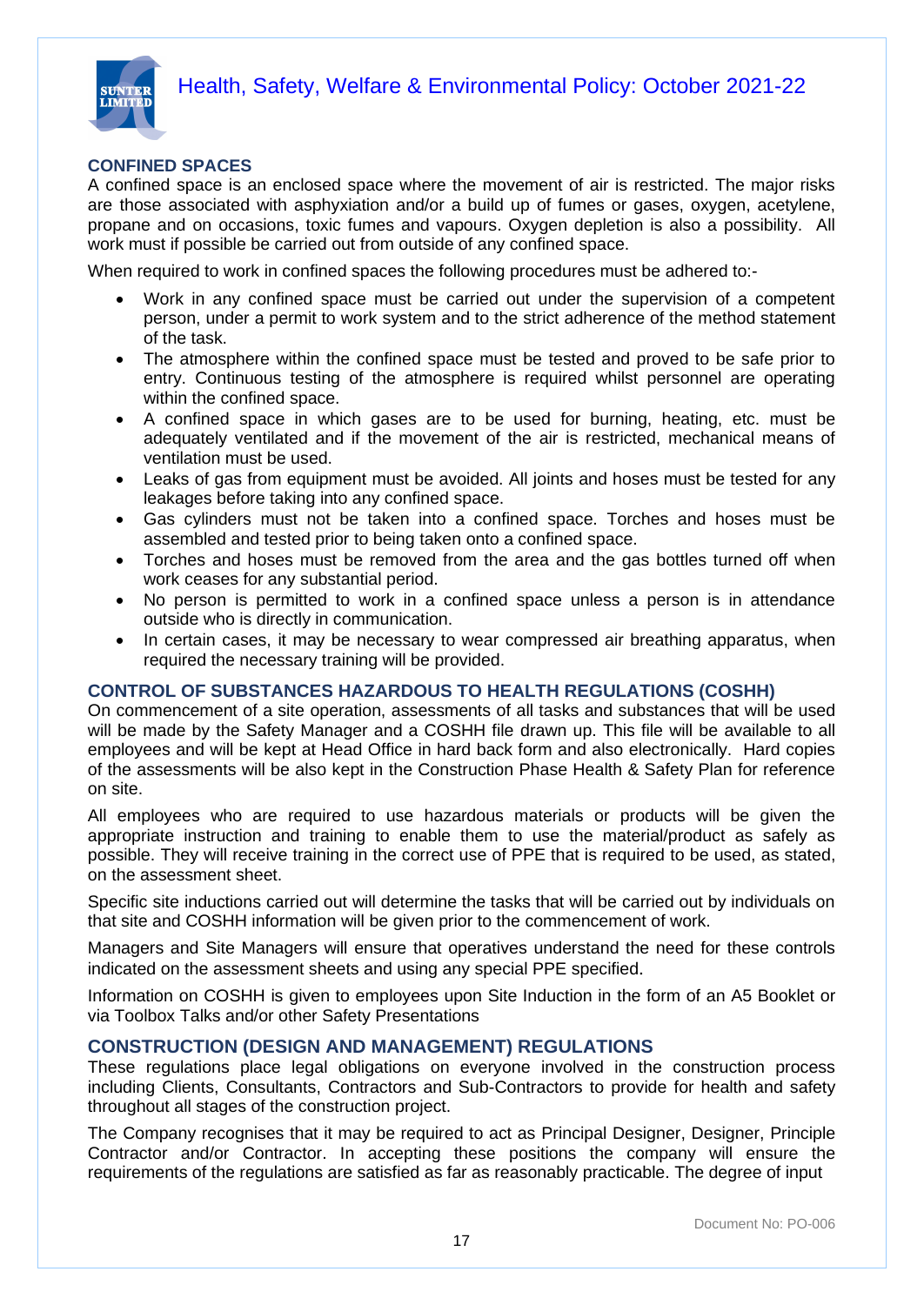

by the company to comply with the CDM Regulations 2015 will be proportionate to the complexity and difficulty of the project, and the degree of risk identified.

Individuals within the company may be assigned specific duties and responsibilities in support of the regulations, and these can be referred to under "Duties and Responsibilities" in the appropriate section of this policy, and throughout the other sections of this policy. In order to carry out these new functions training of individuals will be required. The company shall arrange training to ensure individuals supporting the functions are competent to perform the duties placed upon them.

#### **CDM COMPLIANCE**

The Company may in the course of its undertaking act as a Principal Contractor. When this is a requirement, the Company will adhere to all current legislation which may be in force at the time. If during the course of a contract(s) new legislation is enforced, the Company will adhere to all new requirements.

Under CDM 2015, the Company will co-operate and communicate with all other parties involved (Clients, Designers, Principal Designers etc).

Upon being selected as a Principal Contractor, the Company will enforce all statutory requirements as laid down by The Construction, Design and Management Regulations 2015 and other associated legislation and ACOP's.

#### **COVID19 (CORONAVIRUS)**

Sunter Limited has in place current procedures and control measures to deal with COVID19. All policies, procedures and RAMS are available as separate documents due to the frequency of change.

#### **CARTRIDGE TOOLS**

Cartridge tools, when required to be used, MUST only be only used by authorised personnel.

Authorisation *must* be obtained via the Safety Manager prior to cartridge tools being used on site. Cartridge tools must always be operated in accordance with the safe working practice laid down by the manufacturer. Any person found misusing this equipment will receive disciplinary action, as will any unauthorised personnel using the equipment.

All employees required to use cartridge tools shall receive adequate training in the correct use of such equipment and authorisation issued by the company.

#### **DISPLAY SCREEN EQUIPMENT**

All reasonable steps will be taken by the company to secure the health and safety of employees who work with display screen equipment (DSE). The company acknowledges that health and safety hazards may arise from the use of this equipment. It is the intention of the company to ensure that any risks are reduced to a minimum. Whilst it is generally recognised that the use of DSE can be undertaken without undue risks to health, it is appreciated that some employees may have genuine reservations and concerns. The company will seek to give information and training to enable a fuller understanding of these issues. The implementation of this policy requires total cooperation of all members of management & staff.

All employees classed as DSE users will undergo an eye test specifically designed for DSE use. This test will be reviewed and re-tests will be done as determined by the optometrist. If the results of the test determines the need for visual aids, a percentage of cost (to be determined) for glasses etc will be arranged via the Company Health Scheme.

#### **ELECTRICITY - SITE INSTALLATIONS**

The use of reduced voltage supply operating either through battery power or at 110 volts through double wound transformers is generally accepted throughout the construction industry. Therefore, the company will continue to accept best practices, and use only such equipment and supplies where-ever possible. Other higher voltage equipment may be used where lower voltage equipment is not available or practicable. However where this occurs additional safety precautions will be taken e.g. armoured cables, RCBs.

If atmospheres or job specifics require, the use of flame proof or intrinsically safe plant will be determined.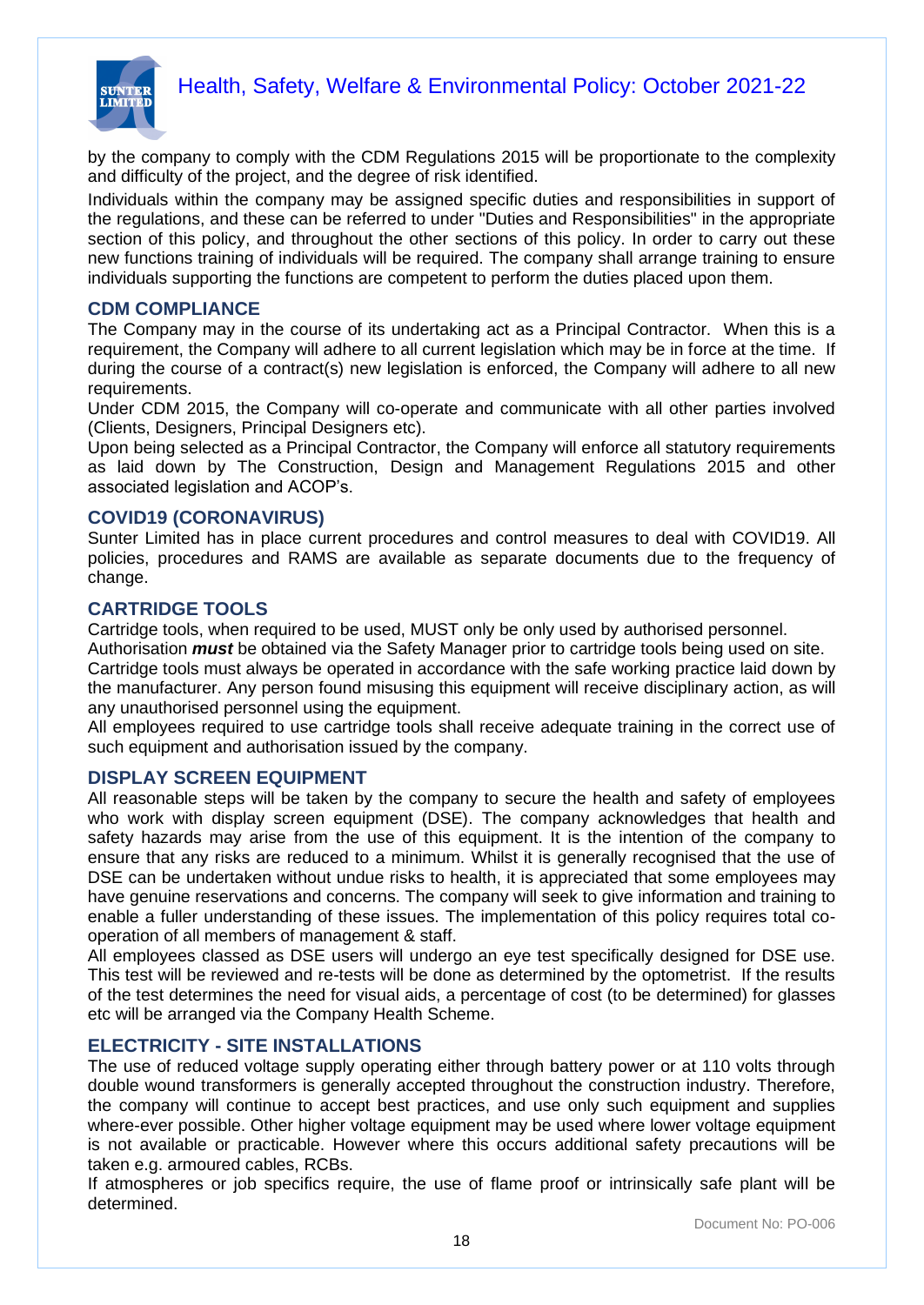

All owned equipment, including extension cables will be regularly inspected by the Company's appointed electrical inspector for signs of wear and damage, and any repairs necessary will be carried out by competent persons. Where necessary portable equipment will undergo electrical testing to verify continued usage.

Temporary installations into cabins and offices will be carried out by competent electricians and will fully comply with the IEE wiring Regulations. A completion handover certificate will be obtained, and regular quarterly inspections and testing will be programmed if the cabin or office is still in use after the initial three month period.

Permanent offices and workshops will be inspected by a competent person on an annual basis, or after substantial alterations or additions to the electrical system.

All of the Company's electrical work is undertaken by electrical companies under a subcontract agreement. These sub-contractors will be expected to comply with industry adopted standards.

#### **FIRST AID**

On each site there will be at least one First Aid box which conforms to the requirements of the Health and safety (First Aid) Regulations 1981. The First Aid box will be kept readily available in the Site Office for every person employed. Each box will be clearly identifiable and its location made known to all Employees on site.

Each box will be frequently checked and replenished as necessary to ensure they are kept fully stocked. This should be a minimum of every Monday morning by the appointed first aider, who will make arrangements to have it replenished, if necessary.

Alternative First Aid boxes will be carried in certain site vehicles and by First Aiders.

First aid boxes must contain the approved quantity of first aid material and **NOTHING ELSE.**

Where tap water is not readily available for eye irrigation, sterile water or normal saline solution in sealed disposable containers will be provided.

#### **FIRE PRECAUTIONS**

During some operations a quantity of combustible material may accumulate. To ensure the risk of fire is kept to a minimum all combustible material will be cleared from the work area at the end of each working day. The waste is to be disposed of only in the area designated by the Client. Where no waste point has been allocated by the Client, the waste is to be returned to the Company compound for disposal at a later date.

Combustible material must not be disposed of by burning unless approval of the Client has been given, or the burning is in a controlled incinerator. It should be recognised that open air burning may be in breach of the Environmental Protection Act and/or The Control of Pollution Act.

Some operations require the use of LPG gas. Where such operations are carried out a suitable dry powder fire extinguisher will be made readily available.

All Plumbers/Heating Engineers will carry a fire extinguisher at all times adjacent to the work area when carrying out any form of "hot work"

#### **FORK LIFT TRUCK**

No employee shall be allowed to operate a Fork Lift Truck unless they have been authorised by the company having undergone formal training to operate the lift truck efficiently and with care for the safety of himself and others, the truck, plant and equipment.

The company shall maintain a record of each employee who has satisfactorily completed training in accordance with the Approved Code of Practice Rider Operated Lift Trucks – operator training and testing.

#### **HAND ARM VIBRATION**

The company will carry out Assessments on Hand Arm Vibration (HAV) these will take place over a weekly period and will be formally recorded for future reference and to assess if improvements are required. These assessments will be calculated using the HSE Hand Arm Vibration Tool to ensure that the levels and information are current. Plant levels will be used as supplied by the manufacturer of the specific tool used. Purchasing of new hand held tools will follow a procedure of renewing old plant with plant with minimum hand arm vibration levels.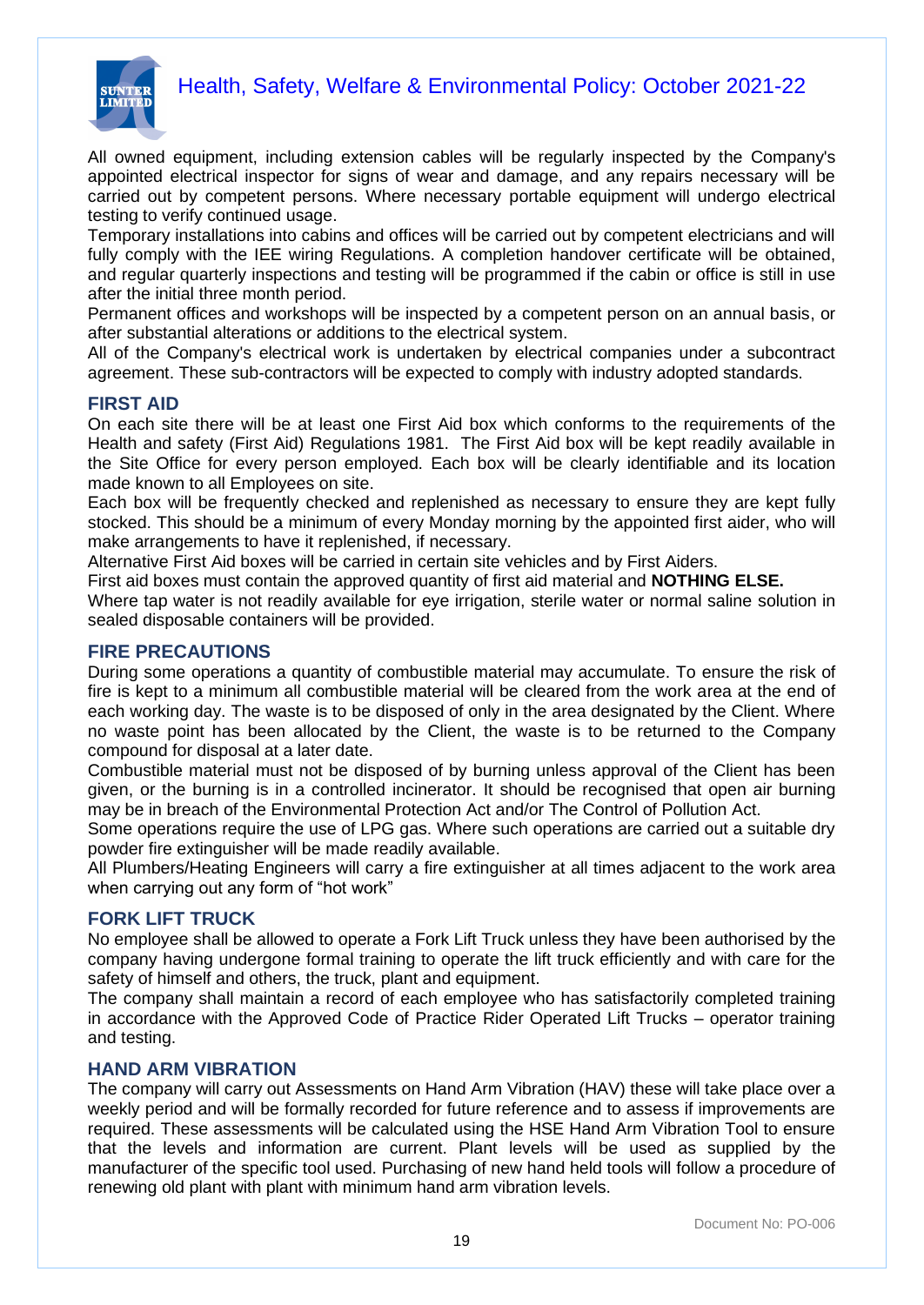

### **HEALTH AND WELFARE**

On every site the Company will provide or make arrangements for welfare facilities for the employees. These will include :-

> Toilet Facilities Adequate washing facility including hot water, towels, soap, etc. Storage for personal clothing Storage for protective equipment Mess room accommodation including tables and benches Protection during inclement weather conditions Drinking water - clearly marked.

The provision of the above facilities may be by agreement with the client or main contractor working on site. In the case where the Company is Principal Contractor on site, arrangements for Welfare will be provided by the Company for all on site.

Anyone found causing damage or misusing the facilities provided will be subject to disciplinary action as specified in the employee's handbook.

#### **HEALTH SURVEILLANCE**

All employees shall be required to complete a medical questionnaire on commencement of employment. Health checks shall be carried out on any employee who has been exposed to any suspect harmful products during his working period, when deemed necessary.

The Company provides the use of an external Employment Assistance programme. This programme is the 'Employee Assistance Programme' managed by Coroner and can be accessed at anytime by employees. Free 24 Hour on 0800 032 7097.

#### **LONE WORKERS**

The company will ensure so far as is reasonably practicable, that employees and self-employed contractors who are required to work alone or unsupervised for significant periods of time are protected from risks to their health and safety. Measures will also be adopted to protect anyone else affected by solitary working.

Solitary working exposes employees and others to certain hazards. The employer's intention is either entirely remove the risks from these hazards or, where complete elimination is not possible, to reduce them to an acceptable level.

All employees required to work alone, will be if required provided with a means of communication (mobile phone etc).

#### **MANUAL HANDLING**

Statistics show that manual handling is one of the most common causes of absence through injury at the workplace. These injuries often have long term effects. This policy is intended to reduce the risk of manual handling injuries and to provide guidance on the measures that should be taken to ensure safe lifting and carrying at the workplace.

The company will ensure that operations which involve manual handling are eliminated, so far as is reasonably practicable. Measures to achieve this include ergonomic design of the workplace and activity and the provision of automated or mechanical aids such as trolleys, chutes and conveyors. An assessment of manual handling activities will be carried out by competent persons. Risks which are identified will be reduced to the lowest level reasonably practicable. The following factors will be considered during the assessment:-

- the task
- the load
- the individual
- the working environment.

Upon induction to the Company, all employees will receive information on safe manual handling techniques. Periodic tool box talks will take place, one topic is on manual handling.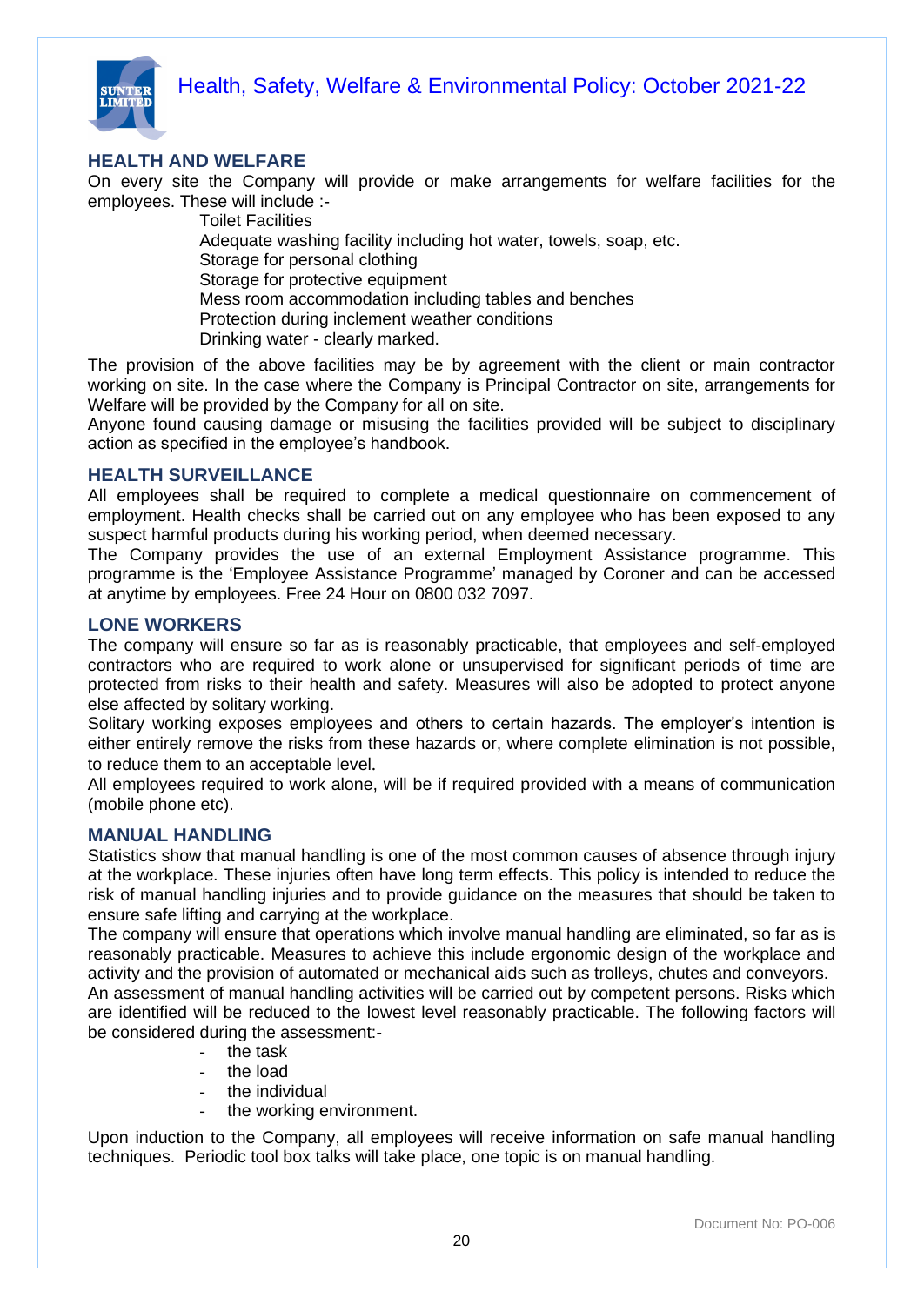

#### **MANAGEMENT OF HEALTH AND SAFETY**

#### **Risk Assessments**

Regulation 3 of the Management of Health and safety at Work Regulations requires all employers to assess the risks to workers and any others who may be affected by their undertaking.

The risk assessment involves identifying the hazards present in any operation and evaluates the extent of the risks involved, existing controls, precautions, etc. being taken into account.

General Risk Assessments for on-site, workshop and office operations are carried out by the Safety Manager and Managers taking into account any significant risk to health in the workplace.

Specific, separate assessments for particular hazards are drawn up as necessary, before the operation begins. All persons affected or likely to be affected, by the risks detailed in the assessment are made aware of its requirements and any necessary control measures.

#### **Safety Audits**

Safety audits on sites are carried out by the Directors, Safety Manager and Managers on their regular visits. They will be accompanied by the Site Manager. The results of these visits are recorded and any problems noted are dealt with immediately. Safety problems raised by personnel are attended to.

#### **Monitoring and Review**

The Company has ensured that an effective management structure has been put in place to effect appropriate control over its activities and to make sure these controls are sufficient to meet its needs.

The controls include policy making, planning and policy implementation.

It is also necessary to monitor and review the work activities and company procedures to enable the company to maintain high standards and manage risks to the best possible extent. To this end the company, will carry out regular monitoring of its site activities, measuring site performance against known standards and accepted best practices.

The company will from time to time carry out a review of its safety performance to determine areas of weakness and actions required.

The findings of these reviews will be disseminated to all relevant employees.

#### **Instruction and Information**

Prior to commencing the work Managers will ensure that all employees are made aware of procedures put in place on the contract.

Particular emphasis will be given to the procedure as detailed in any method statement for the contract and the requirements on discovery of asbestos or suspected asbestos.

New employees and/or sub-contractors to the project will be inducted to the site by the Site Manager, a signature will be obtained to show the person has received and understood the induction procedure.

No employee or sub-contractor will be allowed to carry out any work on site until the induction procedure has been completed and a signature has been recorded.

#### **NOISE**

Where necessary the requirements of the Noise at Work Regulations will be complied with. This requires the reduction of exposure to noise levels above 85 dB (a), where practicable. For exposure to noise levels of 80 dB (a) to 85 dB (a) hearing protection will be provided when requested by the employee, levels over 85 dB (a) hearing protection will be provided and must be worn at all times.

These noise levels may not be from the operation, which is being performed by the company, but by other operations within the vicinity of the work being carried out.

The Safety Manager will assess the requirements to wear hearing protection with assistance from a competent person, if required.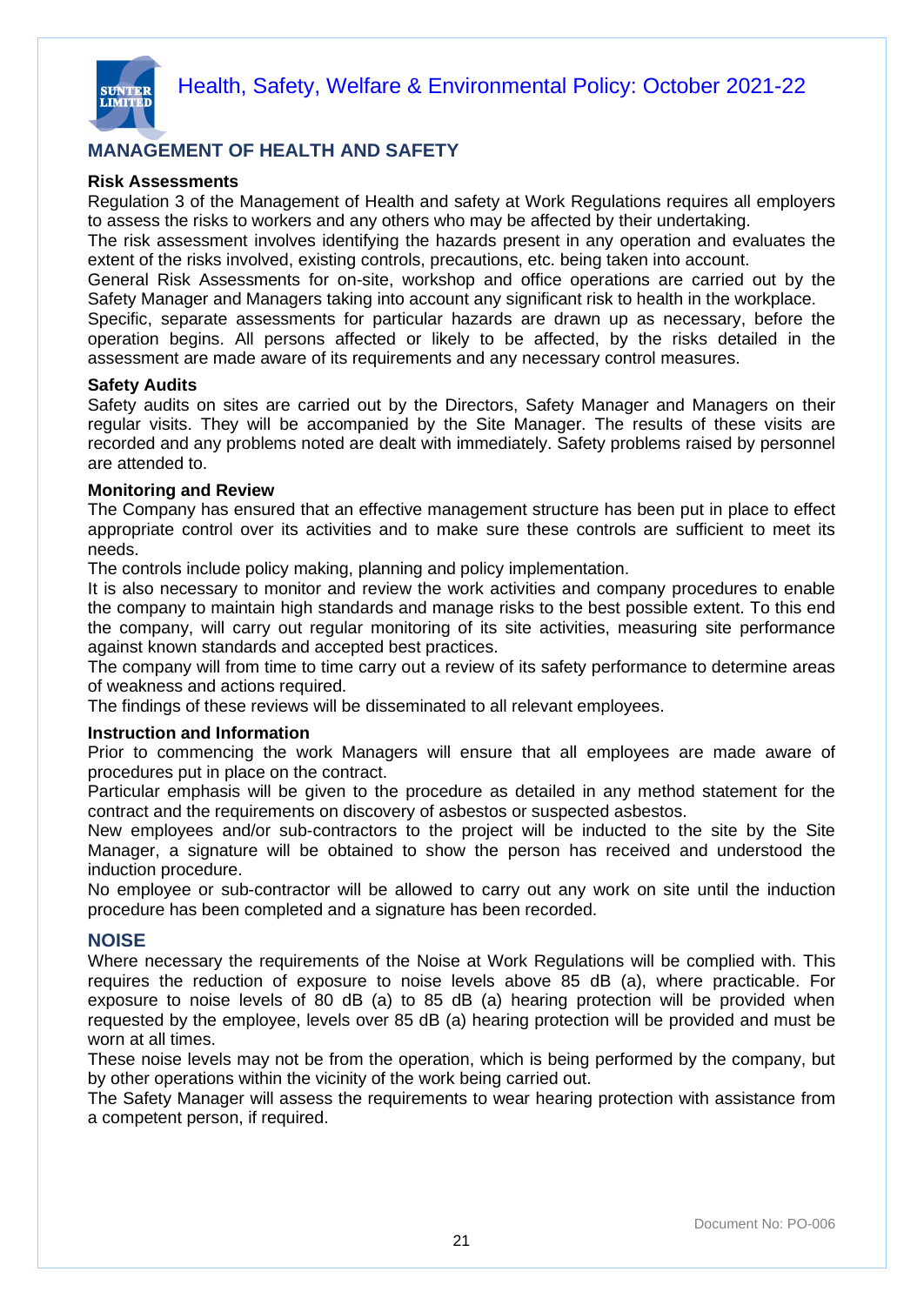

#### **PLANT AND MACHINERY**

All plant and equipment is to be maintained in good working order. Hired in equipment is to be serviced by the supplier.

All moving parts of machines must be adequately guarded and the machine must not be operated without the guards in position. Machine will only be operated by fully trained personnel; full training will be given to personnel as required for any new equipment, machinery, etc.

All electrical equipment is to be maintained and records kept in compliance with the Electricity at Work Regulations.

All machinery hired in must be in good condition and safe. Test certificates are to be obtained prior to using hired equipment and any necessary training given before use.

Machinery, plant and equipment repairs are to be undertaken by competent authorised persons only. All repaired plant and machinery must obtain a PAT certificate upon completion of the repair. To ensure that all plant owned by the company has a valid PAT Certificate, all records are kept by the Safety Manager.

*Note- The definition of Portable Electrical Equipment that requires a Portable Appliance Test is – Any item that is used on site that requires it to be plugged into the mains electricity to either be used or gain a charge to power battery operated plant.*

#### **PERSONAL PROTECTIVE EQUIPMENT (PPE) AND CLOTHING**

PPE is provided to all employees as required by regulations and as identified by risk assessments. The Company record the issue, return and replacement of PPE to employees. Disciplinary action may be taken against employees who fail to take care of the equipment / clothing or fail to use the equipment / clothing when it is provided.

Hearing protection in the form of earplugs or suitable ear defenders are available when noise attenuation is at the lower level of 80dB (a), there use is mandatory at the upper level of 85 dB (a). Eye protection is provided as necessary. These can be goggles or face screens for certain operations e.g. grinding, drilling, etc.

Hand protection in the form of gloves will be provided when identified by the risk assessment. Typical activities where gloves may be worn are handling hot pipes, handling heavy/rough objects, etc.

Appropriate safety footwear will be provided free of charge to employees.

Where deemed necessary from risk assessments, other forms of PPE will be provided, e.g. RPE, head protection, etc.

#### **SCAFFOLDING**

All employees are responsible for ensuring that all scaffolding units, ladders and working places are complete and are in compliance with the regulations governing their use.

Formal statutory inspections must be carried out weekly, if the scaffold is in use more than 7 days or after alteration or modification has taken place. The results of the inspections must be entered into the Company register which is held at the site office and/or Head Office. Where the Client has provided the scaffold for general use it may be acceptable for the results of inspections of the scaffold to be entered into the Clients Register.

It is recognised that additional monitoring by the Site Manager will be necessary in order to ensure scaffolds, etc. are kept safe to use. Employees should take note of any remedial action required, highlighted by the Site Manager, Client or visiting Safety Adviser and act immediately to bring the working place back to minimum standards. Employees should not see this additional monitoring as a reason for not carrying out their own inspections and appropriate corrective action.

Only licensed contractors or employees trained in the inspection, alteration and dismantling of scaffolds are allowed to erect, alter or dismantle scaffolds or scaffolding systems (easi-dec etc).

The Company will provide any training considered necessary which will enable the employee to competently inspect working scaffolds and places.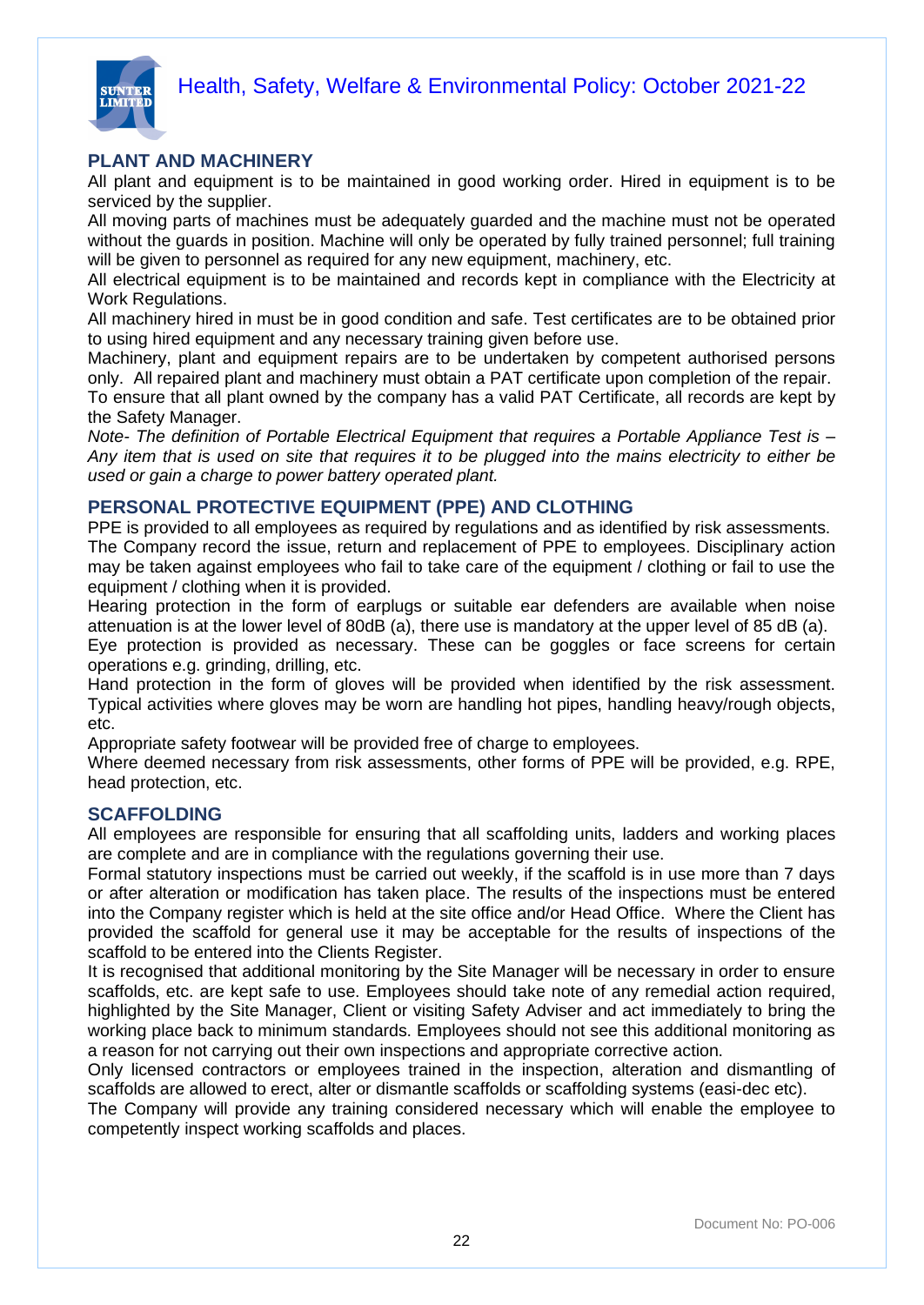

#### **SAFE USE OF LADDERS**

The Company during the course of its work does need to use ladders and stepladders. All ladders and access equipment used on site are apart of the Ladder Log Control System. This documents ladder and access equipment inspections and are formally recorded. A tag is attached to each ladder and piece of access equipment showing the next inspection date. Do not use any access equipment if there is no Ladder Log Tag attached showing that the equipment is in date.

The importance of ensuring that such equipment is not misused or abused cannot be over emphasised. Every year accidents happen as a result of misuse and poor maintenance of such equipment.

Employees, before using ladders or stepladders must first assess whether the work can be done safer without the need to climb ladders or stepladders. If the work is not of a very short duration, and it would not be unreasonable to erect scaffolding, then ladders or stepladders are not the appropriate way to gain access to the work place.

However, once ladders or stepladders are to be used, they must be inspected for defects by the user before being put into service.

Periodically the ladders and stepladders must be formally inspected by a competent person and the results of the inspection recorded. The Company will nominate a competent person for each site and will put in place arrangements for ladder / stepladder inspection every six months, using a ladder inspection record form.

#### **SAFE USE OF LIQUID PETROLEUM GAS (LPG)**

The company uses LPG during plumbing operations.

The use of LPG is covered by regulations, and all regulations will be adhered to wherever practicable.

To meet this objective the following precautions should be observed:-

- Cylinders must be used and stored in the open and in an upright position, valve uppermost. If the cylinder is Butane and connected to an appropriate heating appliance then it may be used within an enclosed accommodation unit (site hut or work room) providing adequate ventilation is provided.
- Adequate room ventilation must be provided. As a minimum, upper wall and floor vents, to the outside, must be provided.
- All appliances must be fitted with their own ON / OFF tap and not controlled by the cylinder valve.
- Hose connections must be by proprietary clamp or crimp, and flexible hoses should not exceed 3.5m in length.
- Properly maintained regulators and gauges where fitted, must be used.
- A dry powder fire extinguisher must be readily to hand at the place of LPG use i.e. where the blow torch is being used.
- Cylinders must be stored correctly and returned to the cylinder store when not in use.
- When transporting LPG cylinders in enclosed vans, the cylinder must be upright and secured. The driver must understand the dangers of LPG and be aware of the emergency action in the event of a leak, accident or fire. Windows should be opened to provide through ventilation and driver and passengers are *NOT* to smoke. There is a limit on the number of cylinders that can be legally transported in vans. As a guide no more than 4 cylinders can be carried if the cylinders are greater than 27kgs in weight.

#### **SITE TRANSPORT**

Transport for men and materials to site necessitates a wide range of mechanically propelled vehicles and in order to comply with the Health and safety at work Act and the Road Traffic Act the following rules must therefore be observed :-

• Any person under the age of 18 years and not in possession of a full driving licence is prohibited from driving Company vehicles. All other drivers may only drive the Company vehicles with the express permission of the Management.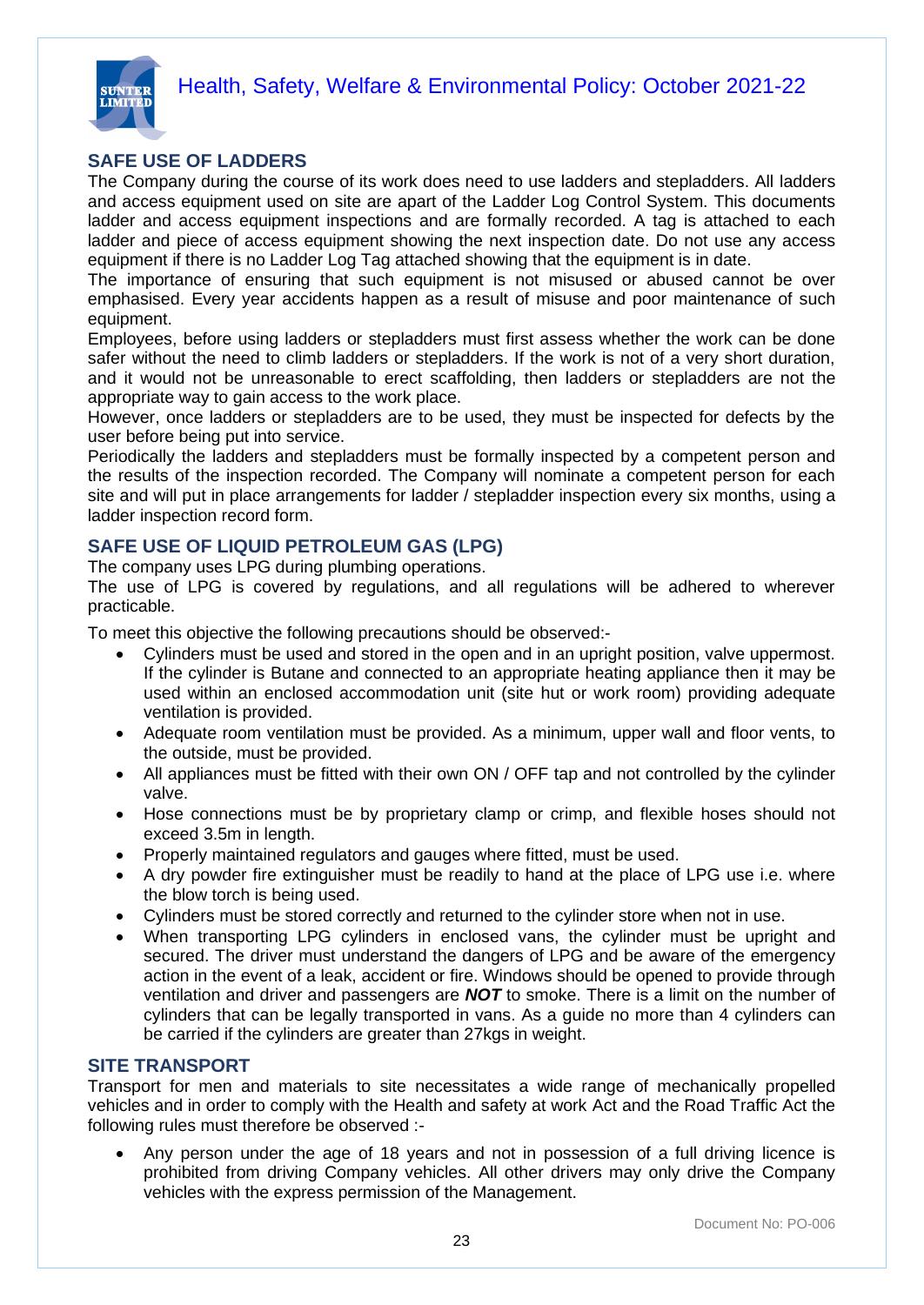

- It is forbidden for any person, other than the driver, to ride on any vehicle not constructed for the carriage of passengers, a notice may be displayed on all vehicles to this effect.
- Any site transport or plant used with the permission of the owner or principle user must only be driven by trained, competent persons who are in possession of a valid certificate of training appropriate to the category of plant being driven.
- All drivers of vehicles should carry out a daily inspection of their vehicle brakes, steering oil, fuel, water and lights, etc. and may be handed details, by the Site Manager of any other checks that should be made. All defects must be reported immediately to the Site Manager.
- If a defect makes the use of the vehicle dangerous the vehicle must be taken out of service immediately until the vehicle has been repaired.
- Vehicle engines are not to be left running whilst unattended as this has both financial costs and has an impact on the environment.
- Periodic servicing must be carried out on time or mileage basis in accordance with the manufacturer's instructions.
- Ensure that persons do not mount or dismount from moving vehicles.
- All vehicles must be locked when left unattended.

#### **SUB - CONTRACTORS**

Where sub-contractors are used by the Company they are asked to:-

- Comply with the provisions of this policy, or their own policy where one is available and to comply with the conditions of the site safety plan developed under requirements of the CDM Regulations and rules made under the plan.
- Ensure that operatives under their control are competent to carry out the tasks asked of them, and to ensure appropriate health and safety training is provided.
- Ensure that operatives under their control do not alter/modify or otherwise interfere with any plant, scaffold or materials which is not under their direct control unless authorised to do so by the Site Manager.
- Report accidents and incidents that caused or had potential to cause injury or damage, to the Site Manager. Enter the details of all accidents into the site accident record book B1 510
- Arrange for adequate welfare facilities and first aid provision to be provided for their own employees, unless these have been provided for by the Company under the contract. Ensure such facilities are not misused or abused.
- Comply with any statutory provision applicable to their work activities.
- Keep all work places under their control clean and tidy and free from obvious hazards that may present danger to others. Arrange for periodic cleaning, at least daily, of waste or excess materials as work progress.
- Provide and ensure use of all PPE and clothing identified as required under either COSHH or risk assessments.
- Make available for inspection certificates of training and completed risk and COSHH assessments.
- Make themselves familiar with any guidance document issued by the company and carry out their work in compliance with best industry standards and practices.
- Co-operate with the principle contractor and follow any reasonable health and safety instructions issued.

#### **SMOKING POLICY**

As from 1<sup>st</sup> July 2007, The Health Act 2006 comes into force, this effectively bans smoking in all enclosed public places. This Act will be enforced by the company and will run in conjunction with the company's own smoking policy. As part of its continuous review of health and safety matters, the company has considered the current evidence of the health risks associated with passive smoking, as well as the discomfort suffered by non-smokers exposed to tobacco smoke.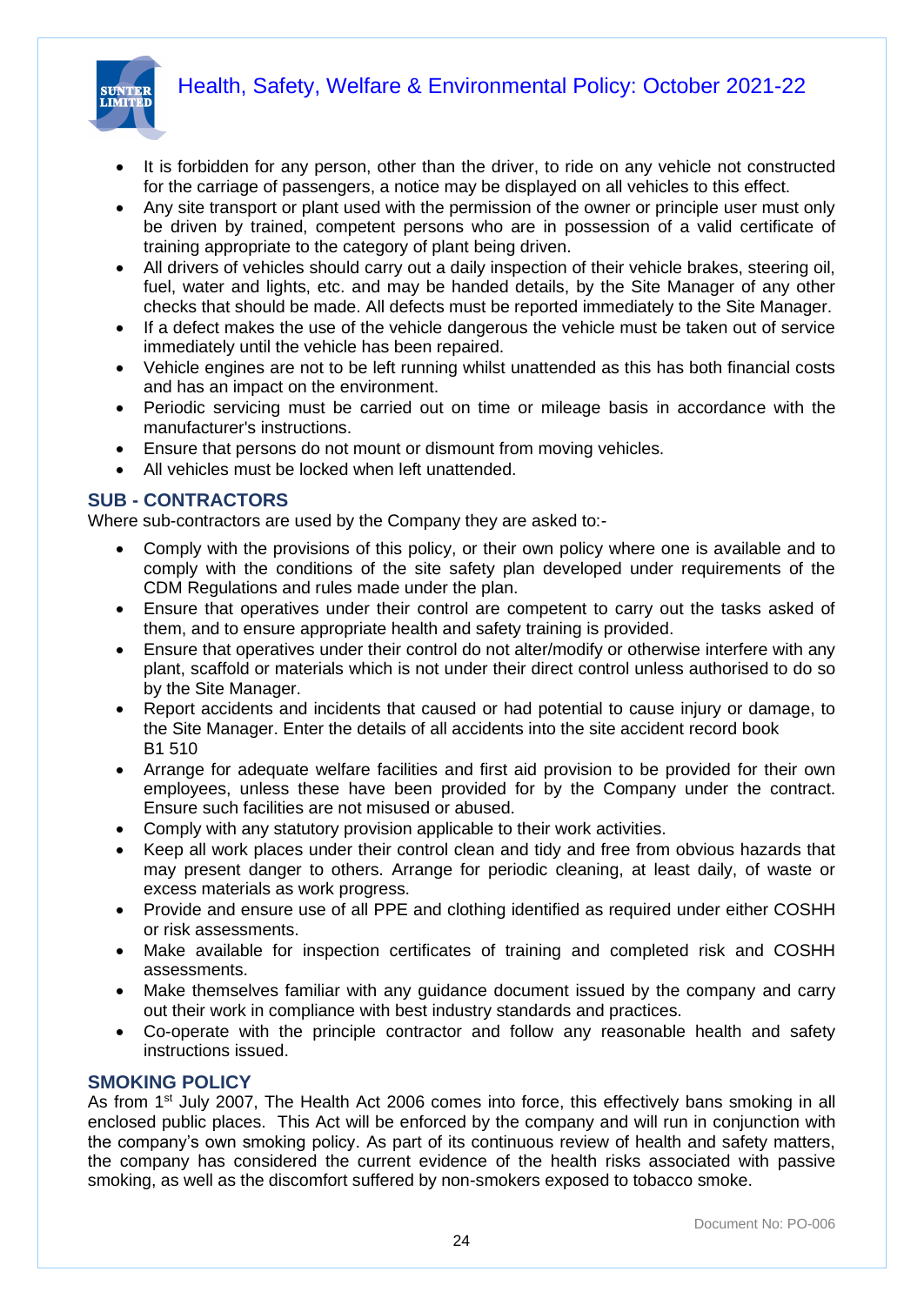

The aim of the smoking policy is to guarantee the right of non-smokers to breathe smoke-free air at work, whilst also taking into account the needs of those who smoke. The policy is not concerned with whether people smoke, but with where they smoke whilst at work.

Any concerns employees may have regarding smoking at work should be reported immediately to their relevant Manager so that corrective action can be taken if necessary.

Smoking will not be permitted in the following areas:

- Reception
- Stores Units in Unit 15
- Meeting rooms
- Yard area at head office
- Offices, including site offices
- Any temporary stores hired by the company
- All buildings at head office
- Toilets and washrooms
- Clients premises
- Company Vehicles

These restrictions applies at all times, including outside normal working hours.

#### **STRESS AT WORK**

The company recognises that excessive pressure can have a negative effect on health and on performance at work. The company is committed to promoting good health at work; it is therefore concerned to recognise any negative effects that stress may have on individual members of staff, and to provide suitable support mechanisms for employees suffering from the negative effects of stress.

Through the risk assessment process, the company will continue to identify hazards and assess all mental and physical risks to health and safety with the objective of reducing them as far as is reasonably practicable.

The company acknowledges that stress in the workplace can be caused by any combination of a number of quite diverse factors, such as:-

- job design and lack of control of workload
- working environment
- relationships with others at work
- communication arrangements

The company also recognises that there may be problems outside the workplace that will cause an individual employee to suffer from negative effects of stress, and that these may affect an individual's health and performance within work. In this situation undue negative stress may occur as a result of work-related and non-work-related factors.

The company will:

- Ensure, so far as reasonably practicable. That excessive stress is eliminated from the work environment, and that the necessary risk assessments are completed and acted upon in the case of workplace stress factors.
- Provide suitable support mechanisms for employees suffering from the negative effects of stress.
- Encourage a working environment where employees who feel they are suffering from the negative effects of stress can approach their manager in confidence, in order that necessary support mechanisms can be put in place.
- Encourage a culture where stress is not seen as weakness or incompetence.
- Ensure adequate rehabilitation of employees returning to work after periods of absence.
- Provide suitable training and guidance for managers to enable them to recognise symptoms of negative stress in their staff and themselves.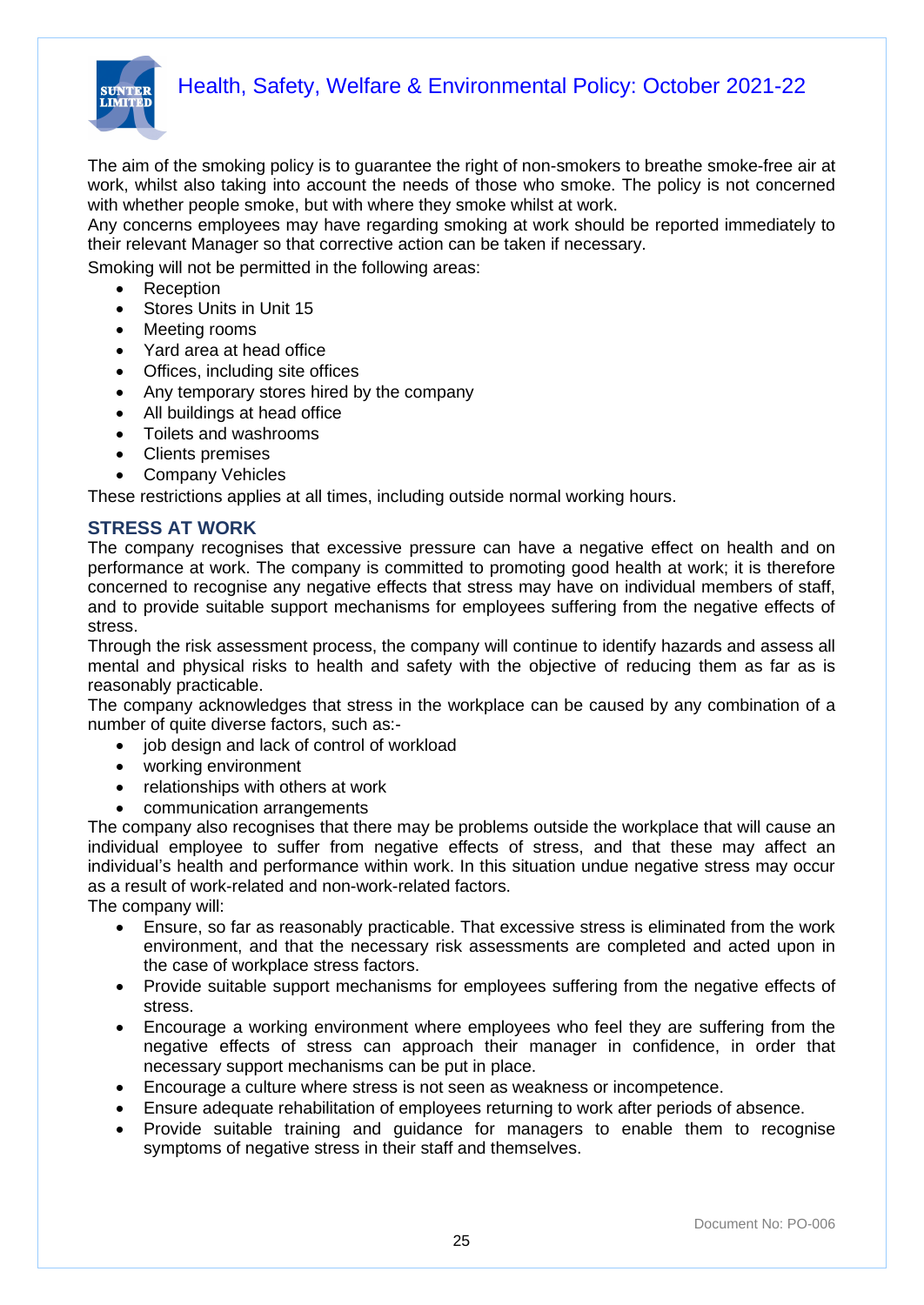

- Provide suitable training and guidance to managers to enable them to undertake the necessary risk assessments in relation to stress in the workplace, and to arrange for implementation of effective control measures where appropriate.
- Provide information and training for staff in general on the effects of stress at work, effective communication, handling difficult situations, time management and employee relations.
- Undertake general health promotion activities within the workplace.

All referrals will be dealt with in complete confidence. Managers/Employees will be offered relevant counselling, help with stress reduction techniques and a full appraisal of their work situation.

#### **VISITORS AND THIRD PARTIES**

The Company has a responsibility not to jeopardise any person on site.

This covers their own employees, the architect and client's staff, sub-contractors, visitors e.g. suppliers, delivery personnel, representatives, other contractors and trespassers.

There is a particularly strong liability towards children who may be attracted to a building site after working hours and during school holidays. Every reasonable precaution must be taken to keep children out of the site and also to avoid hazards to them if they do gain access.

The precautions to exclude children depend on circumstances. If it is reasonably foreseeable that a child might gain access, the precautions must be sufficient to deter them.

Where visitors are invited on to site they should be made aware of any special hazards and provided with appropriate safety equipment. If the visitor is invited on to a site under the control of a main contractor or client then the permission of the main contractor or client must be obtained prior to the visitor going on to site.

#### **WORKING AT HEIGHTS**

The first step to working at height is to asses the need to work at height in the first place. Wherever possible, the elimination of carrying out work at height must be addressed and carried out if reasonably practicable.

If the need to carry out work at height is required, the following hierarchy of control measures must be enforced at all times.

- Use an existing safe place of work at ground level to carry out as much work as possible before working at any height
- Use all work equipment and safety equipment provided to prevent falls
- Mitigate distance and consequences of a fall
- Instruction and training and/or other means

When work is to take place at height, where it is suspected that defects in the roofs structural integrity are likely, crawling boards must be used. It is to be confirmed by the Site Manager prior to the start of work that the roof structure can withstand the loads to be imposed.

All equipment used must be of good construction, suitable and sound material, of adequate strength and free from obvious defects. Equipment must be properly maintained and when in use be securely supported and secured against slipping.

Materials and waste must not be thrown from heights, due to generally the small amount of waste; it is to be carried down in a bucket. Where larger amounts of waste are to be transferred to ground level, waste shoots or mechanical lifts are to be used.

Weather can seriously affect the safety of operatives carrying out work at heights. To ensure the safety of employees the prevailing weather conditions must be taken into consideration and ensure that all loose materials, equipment, etc. are immediately removed from exposed working places or adequately secured during windy conditions.

Means of access to working areas at height, must be of sound construction and erected by trained employees or licensed contractors, installation, alteration and dismantling of any scaffold or scaffold system must not be attempted by untrained personnel.

Equipment that is used for access to height must be inspected at the prescribed regular intervals. On Site this is the responsibility of the Site Manager. His inspections will be visual only. Findings of these visual inspections must be recorded and handed to the Safety Manager.

#### **'If the Site Manager is unsure of any item, he must not allow it to be used on site until it has been passed as safe by the Safety Manager'**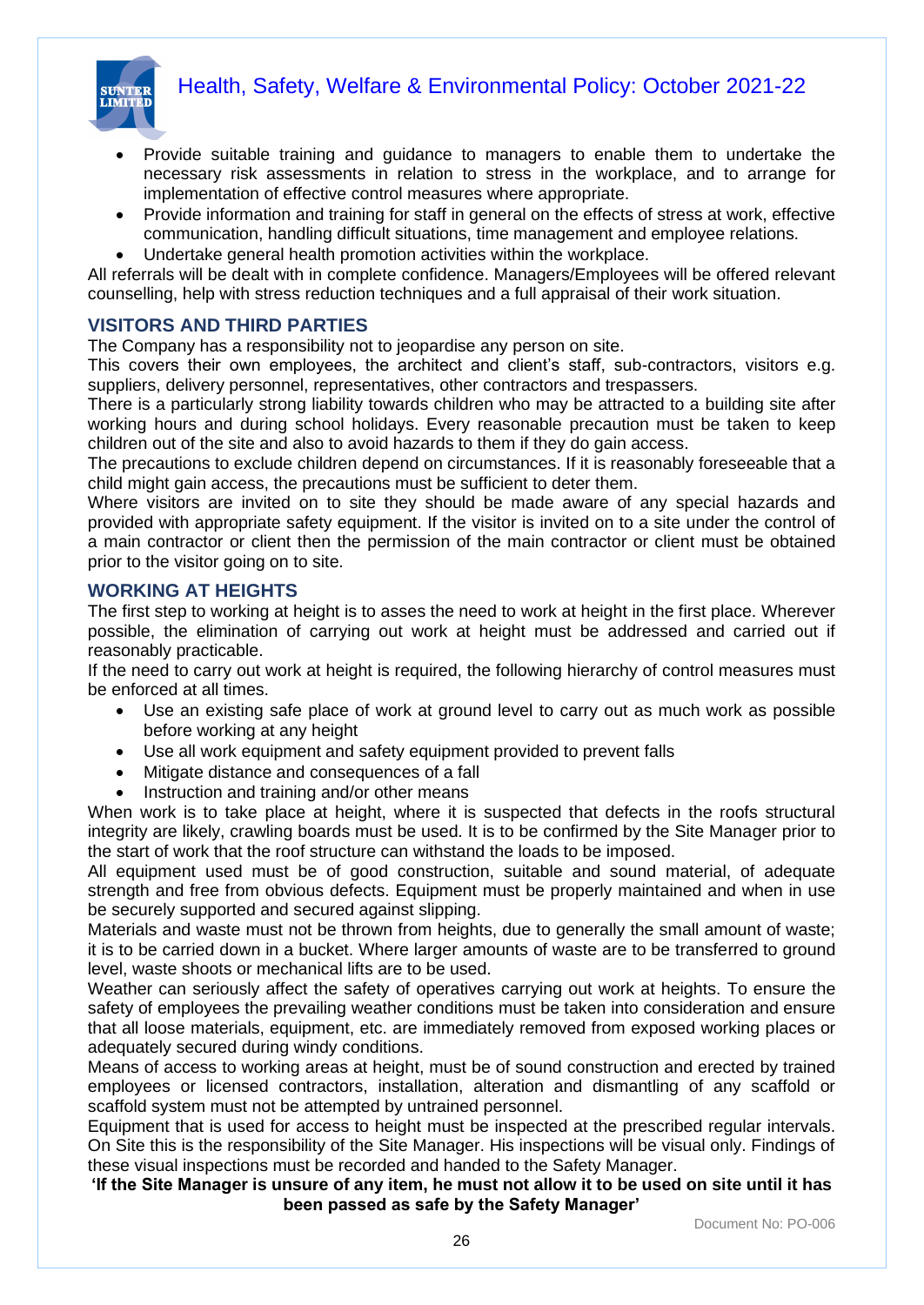

#### **YOUNG PERSONS AT WORK**

The company is aware of the additional risks that may follow as a consequence of the employment of young persons and will take all measures necessary to minimise those risks so far as is reasonably practicable. The company will assess and document the additional risks and measures provided to ensure the health and safety of young persons.

The company is aware of the statutory restrictions imposed upon work undertaken by young persons and will comply with these restrictions. Young persons will be given the raised level of information, instruction, training and supervision required to enable them to work safely.

Employee's concerns regarding young persons in the workplace should be addressed to the relevant Manager, measures to investigate the circumstances and provide a solution will be raised.

#### **ENVIRONMENTAL ISSUES**

The construction industry creates a great amount of waste on a daily basis. At Sunter Ltd our aim is to minimise the amount of waste created and to instil into our employees the need to re-cycle as much materials as possible.

The need for this is not only to protect the environment and natural resources, but to save on the cost of materials, which in the long run affect us all.

The Company will endeavour to minimise the emissions of pollutants into the atmosphere and to landfill with the following procedures.

#### **WASTE MANAGEMENT**

The company will endeavour to control the waste produced on their sites, the following policy shall be adopted and operated:

- Every permanent location and site will appoint a waste controller, this will usually be the Site Manager. He will be responsible for controlling and monitoring the waste produced by the company and from sub-contractors, organising skips and other receptacles, ensuring the correct waste transfer notes for carriage are issued and records are kept.
- All waste produced will be disposed of in accordance with the Act and regulations. This may involve separating waste into categories for disposal by different methods and waste carriers.
- It is not permitted to burn waste on site.
- Food waste must be separated from other forms of waste, to control vermin.
- Skips should be covered during high winds and transportation to prevent accidental escape of waste.
- It must be ensured that all sub-contractors are aware of the implications of the Environmental Protection Act and waste control.

#### **ENVIRONMENTAL DAMAGE**

The construction industry can damage the environment in a number of ways. It therefore has a major role to play in protecting natural resources.

Construction activities, which have the potential to cause environmental damage, are:

- environmentally damaging designs
- high energy usage (minimising greenhouse gas emissions)
- the construction process itself

#### **The ways in which you can help:**

- When rubbish is being placed into skips, break kitchen units etc into pieces.
- Do not tip any contaminated water etc into drains or watercourses
- Re-cycle as much materials as possible (use off-cuts of timber etc for other uses).
- Re use rubbish bags, empty the contents into the skip, this saves on resources and cost.
- Do not burn any waste on site, all waste is to be placed into skips or removed from site.
- Do not throw away half bags of materials etc; re-use them for the next job if possible.
- Do not leave van/plant engines running un-necessarily.
- Use dust extraction systems on plant and tools to reduce the amount of dust escaping into the atmosphere.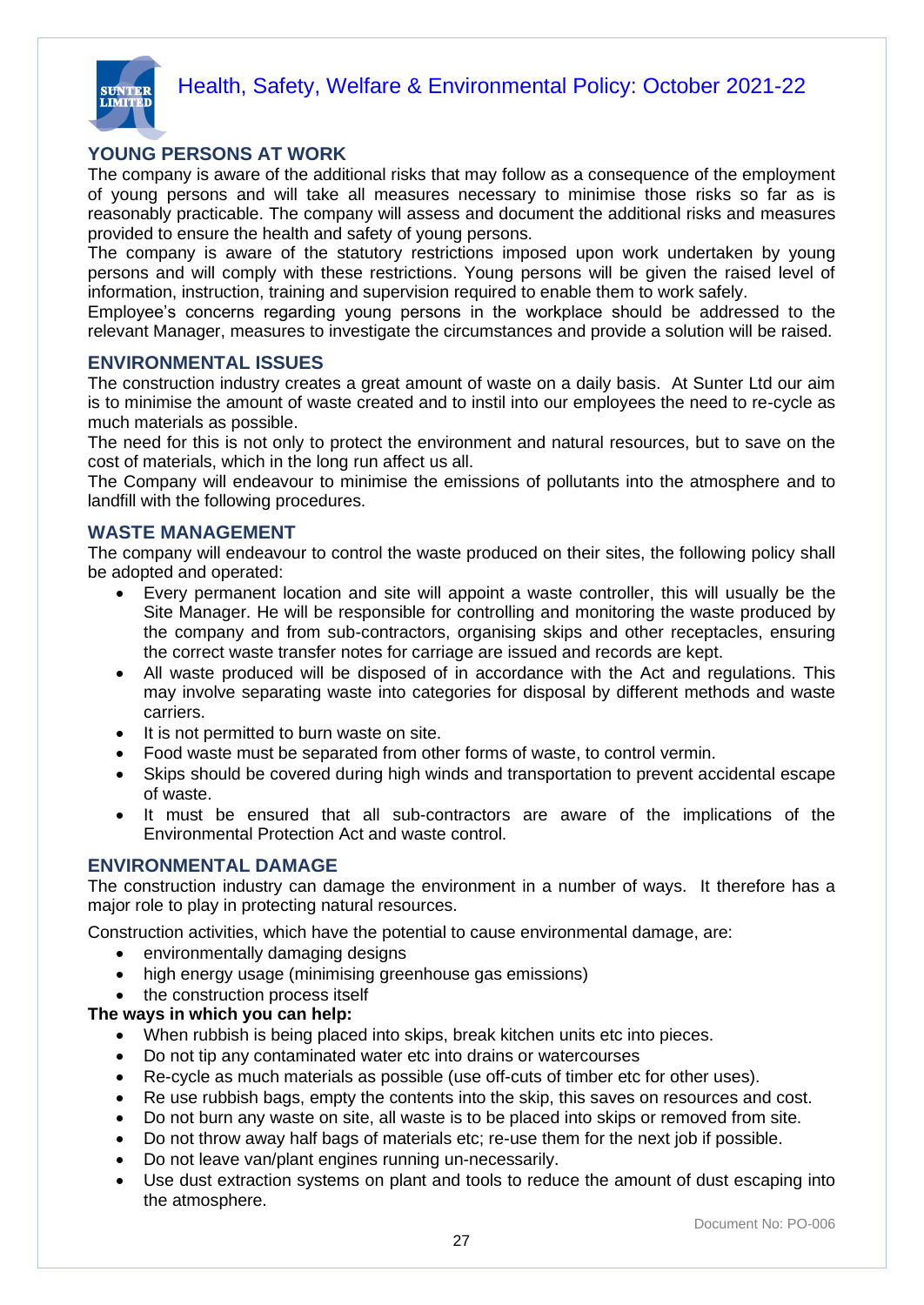

Damage to the environment may arise from construction site activities, which may include any of the following pollutants.

**To air:**

- Dust from plant and machinery
- Exhaust emissions from vehicles and plant
- Gasses or vapours from soldering, welding and various plumbing operations.
- Noise from numerous building operations
- Smoke either from smoking or burning of materials

#### **To land:**

- Chemicals from additives to cement etc
- Litter from materials not places into skips and allowed to blow around the site etc.
- Oils and fuels from vehicles and plant
- Spillage of materials due to accidents etc
- Waste materials from materials left over from the building process

#### **To water courses and drainage systems:**

- Chemicals from additives to cements etc
- Contaminated water run off after cleaning up using water, the water transfers any contaminants into the watercourses and drains.
- Oils and fuels due to vehicle faults and bad maintenance.

#### **Asbestos**

Asbestos is a material that, as a company Sunter Ltd takes great care in reducing any risks to employees and members of the public.

On all sites run by the Local authority, asbestos surveys are undertaken prior to any employee working in a property.

If the survey shows a positive result and asbestos is found, it is removed by specialist licensed contractors as per The Control of Asbestos at Work regulations 2002.

However if during your working day you find a substance (textured coating, pipe insulation, wall/floor tile etc) that you think may contain asbestos, you should follow the following procedure

- Do not remove or break the substance
- Inform the Site Manager
- Follow the Site Managers instructions.

#### **Exhaust emissions**

Because of the fuel they burn, motor vehicles or other engines (generators etc) are amongst the largest sources of airborne pollution. For this reason all engines must be switched off when not in use.

#### **Noise**

Noise is classified as unwanted sound; this means that any noise created by you as a part of your working day is unwanted sound to others. Trying to eliminate all noise is not practical, but reducing the amount of noise to a level acceptable by all is attainable. To achieve this Sunter Ltd has purchased plant with some of the lowest noise levels available.

The ways in which you can help to reduce noise levels are

- To switch off all plant etc when not in use.
- Try to reduce the amount of noise escaping into the environment by using sound barriers (by using power tools in the back garden, the noise is shielded from the public in the front street by the house itself).
- Use hand tools for certain jobs (if practicable) instead of power tools, this not only eliminates most of the noise but saves using electricity.